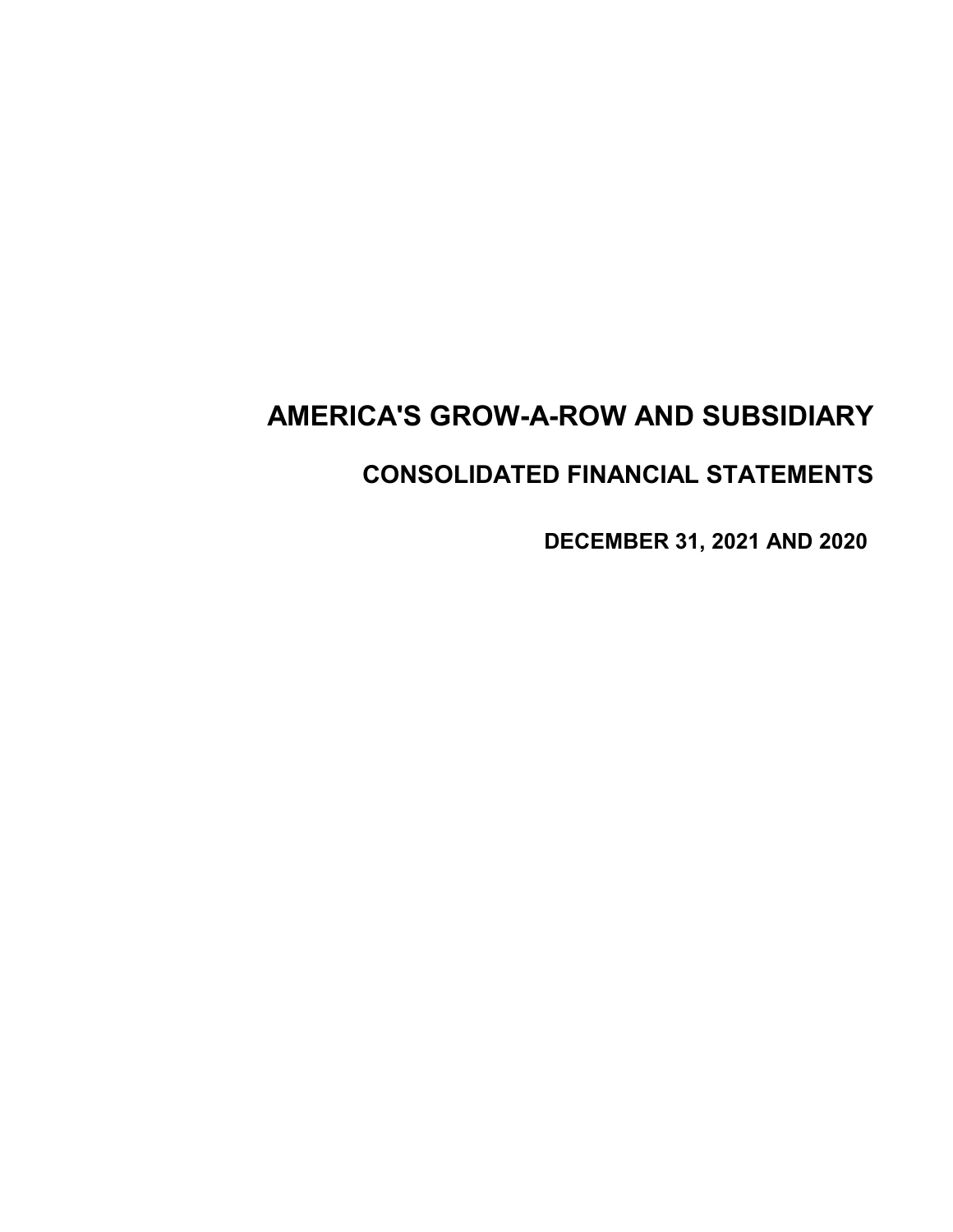# **America's Grow-A-Row and Subsidiary Table of Contents December 31, 2021 and 2020**

|                                                       | Page     |
|-------------------------------------------------------|----------|
| <b>Independent Auditor's Report</b>                   | $1 - 2$  |
| <b>Consolidated Financial Statements</b>              |          |
| <b>Consolidated Statements of Financial Position</b>  | 3        |
| <b>Consolidated Statements of Activities</b>          | $4 - 5$  |
| <b>Consolidated Statements of Functional Expenses</b> | $6 - 7$  |
| <b>Consolidated Statements of Cash Flows</b>          | 8        |
| Notes to Consolidated Financial Statements            | $9 - 19$ |

# **Supplemental Information**

| Consolidated Schedules of Donated Services and Materials |  |
|----------------------------------------------------------|--|
|                                                          |  |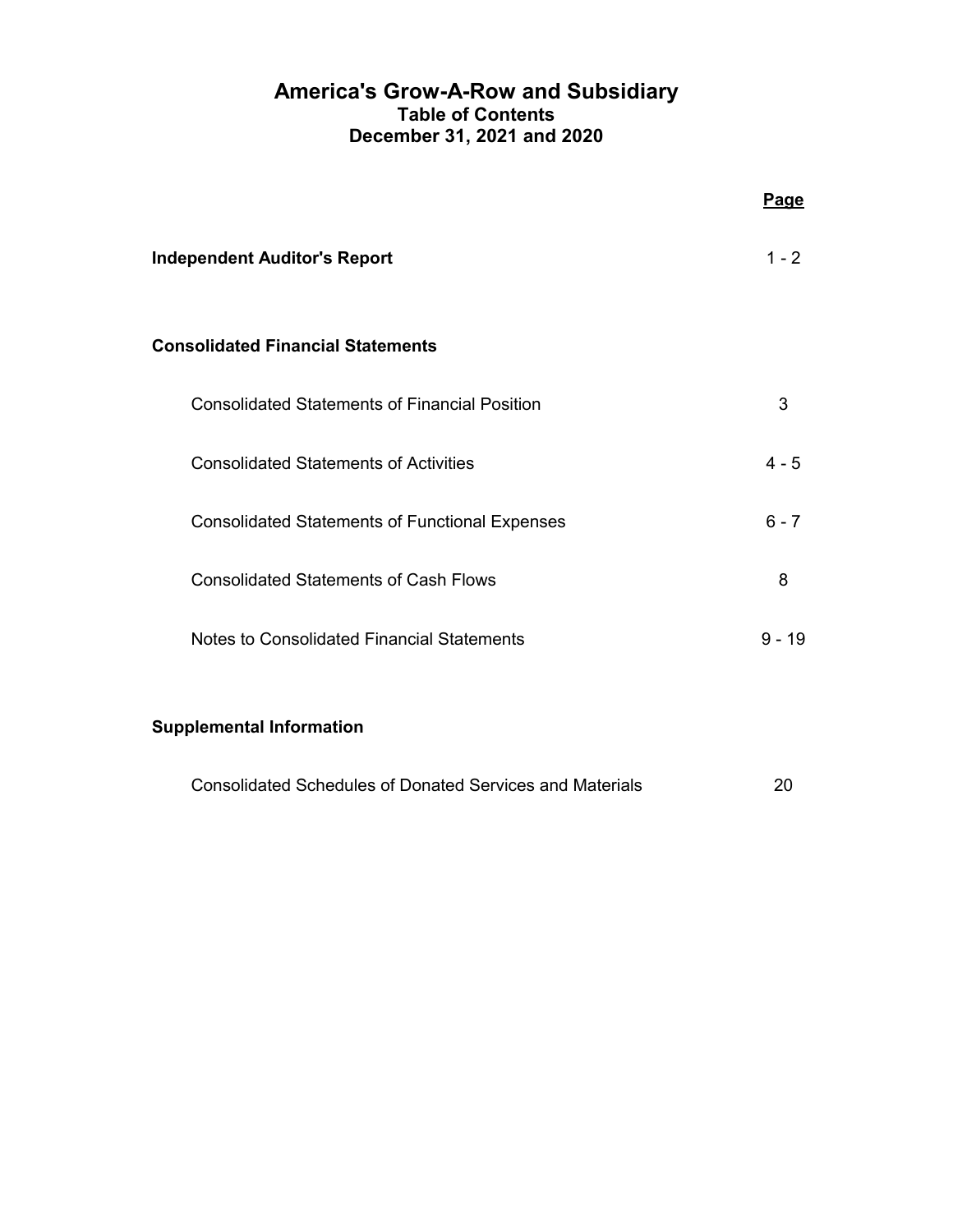

#### **INDEPENDENT AUDITOR'S REPORT**

To the Board of Trustees America's Grow-A-Row

#### **Opinion**

We have audited the accompanying consolidated financial statements of America's Grow-A-Row and Subsidiary (a not-for-profit organization), which comprise the consolidated statements of financial position as of December 31, 2021 and 2020, and the related consolidated statements of activities, functional expenses, and cash flows for the years then ended, and the related notes to the consolidated financial statements.

In our opinion, the consolidated financial statements referred to above present fairly, in all material respects, the financial position of America's Grow-A-Row and Subsidiary as of December 31, 2021 and 2020, and the changes in its net assets and its cash flows for the years then ended in accordance with accounting principles generally accepted in the United States of America.

#### **Basis for Opinion**

We conducted our audits in accordance with auditing standards generally accepted in the United States of America. Our responsibilities under those standards are further described in the Auditor's Responsibilities for the Audit of the Consolidated Financial Statements section of our report. We are required to be independent of America's Grow-A-Row and Subsidiary and to meet our other ethical responsibilities in accordance with the relevant ethical requirements relating to our audits. We believe that the audit evidence we have obtained is sufficient and appropriate to provide a basis for our audit opinion.

#### **Responsibilities of Management for the Consolidated Financial Statements**

Management is responsible for the preparation and fair presentation of the consolidated financial statements in accordance with accounting principles generally accepted in the United States of America, and for the design, implementation, and maintenance of internal control relevant to the preparation and fair presentation of financial statements that are free from material misstatement, whether due to fraud or error.

In preparing the consolidated financial statements, management is required to evaluate whether there are conditions or events, considered in the aggregate, that raise substantial doubt about America's Grow-A-Row and Subsidiary's ability to continue as a going concern within one year after the date that the consolidated financial statements are available to be issued.

**Princeton** 

791 Alexander Road, Princeton, NJ 08540 T+16094522200 F+16094521065

#### **Hamilton**

2279 State Hwy #33, Suite 512 Hamilton, NJ 08690 T+16098072200 F+16099817373

#### **Newtown**

677 S. State Street, Suite #2, Newtown, PA 18940 T+1267-756-2200 F+1267-364-5574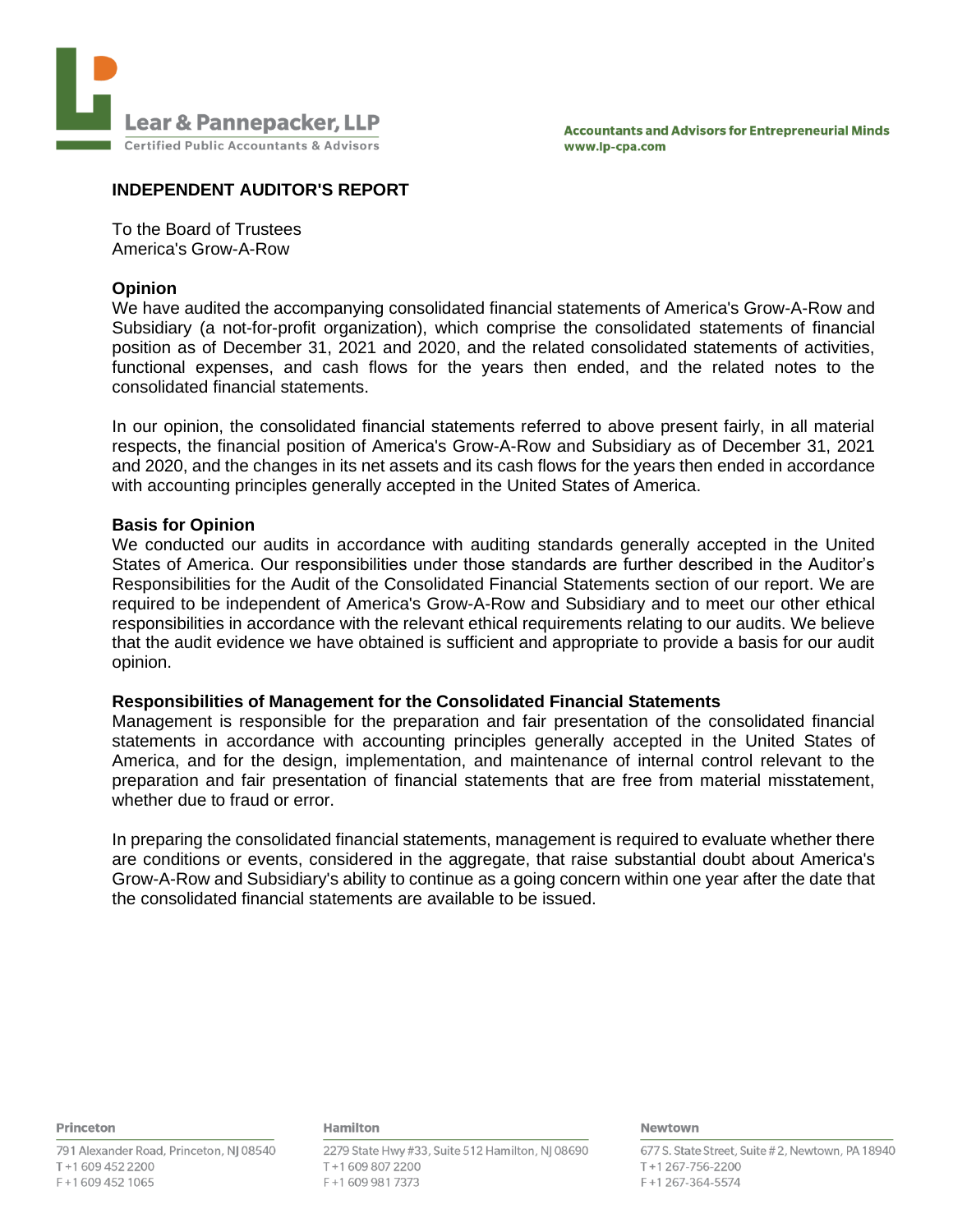#### **Auditor's Responsibilities for the Audit of the Consolidated Financial Statements**

Our objectives are to obtain reasonable assurance about whether the consolidated financial statements as a whole are free from material misstatement, whether due to fraud or error, and to issue an auditor's report that includes our opinion. Reasonable assurance is a high level of assurance but is not absolute assurance and therefore is not a guarantee that an audit conducted in accordance with generally accepted auditing standards will always detect a material misstatement when it exists. The risk of not detecting a material misstatement resulting from fraud is higher than for one resulting from error, as fraud may involve collusion, forgery, intentional omissions, misrepresentations, or the override of internal control. Misstatements, including omissions, are considered material if there is a substantial likelihood that, individually or in the aggregate, they would influence the judgment made by a reasonable user based on the consolidated financial statements.

In performing an audit in accordance with generally accepted auditing standards, we:

- Exercise professional judgment and maintain professional skepticism throughout the audit.
- Identify and assess the risks of material misstatement of the consolidated financial statements, whether due to fraud or error, and design and perform audit procedures responsive to those risks. Such procedures include examining, on a test basis, evidence regarding the amounts and disclosures in the consolidated financial statements.
- Obtain an understanding of internal control relevant to the audit in order to design audit procedures that are appropriate in the circumstances, but not for the purpose of expressing an opinion on the effectiveness of America's Grow-A-Row and Subsidiary's internal control. Accordingly, no such opinion is expressed.
- Evaluate the appropriateness of accounting policies used and the reasonableness of significant accounting estimates made by management, as well as evaluate the overall presentation of the financial statements.
- Conclude whether, in our judgment, there are conditions or events, considered in the aggregate, that raise substantial doubt about America's Grow-A-Row and Subsidiary's ability to continue as a going concern for a reasonable period of time.

We are required to communicate with those charged with governance regarding, among other matters, the planned scope and timing of the audit, significant audit findings, and certain internal control related matters that we identified during the audits.

#### **Supplementary Information**

We were engaged for the purpose of forming an opinion on the basic consolidated financial statements as a whole. The accompanying supplementary consolidated schedules of donated services and materials are presented for purposes of additional analysis and are not a required part of the basic consolidated financial statements. Because of the significance of the matter described above, it is inappropriate to and we do not express an opinion on the supplementary schedules referred to above.

# *Lear & Pannepacker, LLP*

**Princeton, New Jersey April 7, 2022**

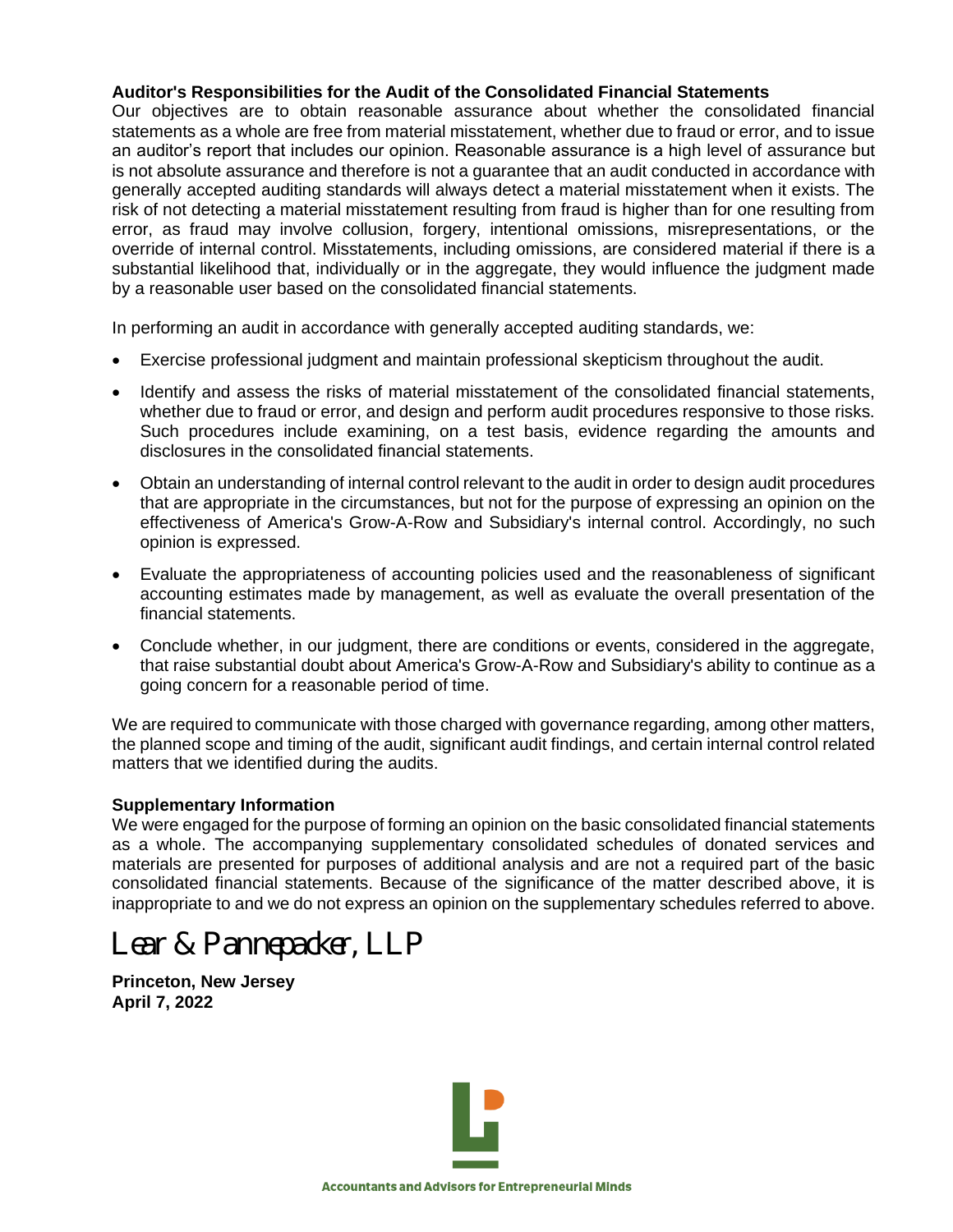# **America's Grow-A-Row and Subsidiary Consolidated Statements of Financial Position December 31, 2021 and 2020**

| <b>Assets</b><br>Cash<br>Grants and pledges receivable<br>Prepaid expenses and other assets<br>Land, property and equipment, net<br>Intangible assets, net | 2021<br>\$1,260,258<br>87,115<br>11,138<br>5,065,347<br><u>133</u> | 2020<br>\$1,217,569<br>194,228<br>36,679<br>5,322,330<br>183 |
|------------------------------------------------------------------------------------------------------------------------------------------------------------|--------------------------------------------------------------------|--------------------------------------------------------------|
| <b>Total assets</b>                                                                                                                                        | \$6,423,991                                                        | \$6,770,989                                                  |
| <b>Liabilities and net assets</b>                                                                                                                          |                                                                    |                                                              |
| Liabilities<br>Accounts payable and accrued expenses<br>Accrued payroll and payroll taxes<br>Long-term debt<br><b>Total liabilities</b>                    | \$<br>43,215<br>34,222<br>1,037,748<br>1,115,185                   | \$<br>23,513<br>30,636<br>1,399,947<br>1,454,096             |
| Net assets<br>Without donor restrictions<br>With donor restrictions<br>Total net assets                                                                    | 5,015,900<br>292,906<br>5,308,806                                  | 5,037,140<br>279,753<br><u>5,316,893</u>                     |
| <b>Total liabilities and net assets</b>                                                                                                                    | \$6,423,991                                                        | \$6,770,989                                                  |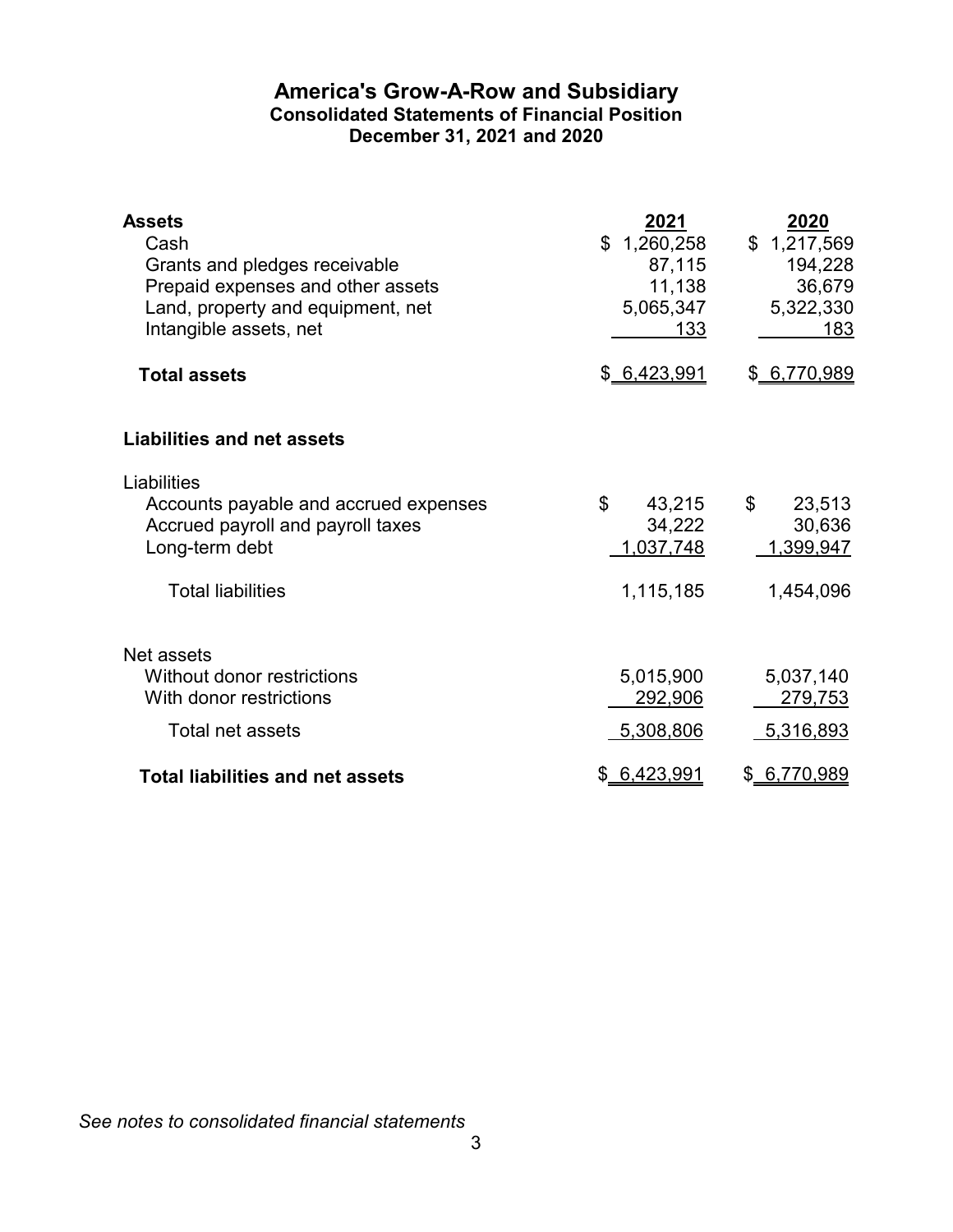# **America's Grow-A-Row and Subsidiary Consolidated Statement of Activities Year Ended December 31, 2021**

|                                             | <b>Without</b><br>donor<br><b>restrictions</b> | <b>With donor</b><br>restrictions | <b>Total</b>    |
|---------------------------------------------|------------------------------------------------|-----------------------------------|-----------------|
| <b>Support and revenue</b><br>Contributions | \$<br>1,565,920                                | \$<br>292,906                     | \$<br>1,858,826 |
| Donated produce, net of costs               | 196,013                                        |                                   | 196,013         |
| Special events, net                         | 95,346                                         |                                   | 95,346          |
| Contribution - mortgage forgiveness         | 40,000                                         |                                   | 40,000          |
| Program income                              | 242,887                                        |                                   | 242,887         |
| Donated services and materials              | 141,390                                        |                                   | 141,390         |
| PPP loan forgiveness                        | 10,000                                         |                                   | 10,000          |
| Other income                                | 3,981                                          |                                   | 3,981           |
| Loss on sale of assets                      | 28,419)                                        |                                   | 28,419)         |
| Interest income                             | 1,386                                          |                                   | 1,386           |
|                                             | 2,268,504                                      | 292,906                           | 2,561,410       |
| Net assets released from restrictions       | 279,753                                        | 279,753)                          |                 |
| Total support and revenue                   | 2,548,257                                      | 13,153                            | 2,561,410       |
| <b>Expenses</b>                             |                                                |                                   |                 |
| Program services                            | 2,187,810                                      |                                   | 2,187,810       |
| Management and general                      | 170,988                                        |                                   | 170,988         |
| Fundraising                                 | <u>210,699</u>                                 |                                   | 210,699         |
| <b>Total expenses</b>                       | 2,569,497                                      |                                   | 2,569,497       |
| <b>Change in net assets</b>                 | 21,240)                                        | 13,153                            | 8,087)          |
| Net assets - beginning of year              | 5,037,140                                      | 279,753                           | 5,316,893       |
| Net assets – end of year                    | \$ 5,015,900                                   | \$<br>292,906                     | \$ 5,308,806    |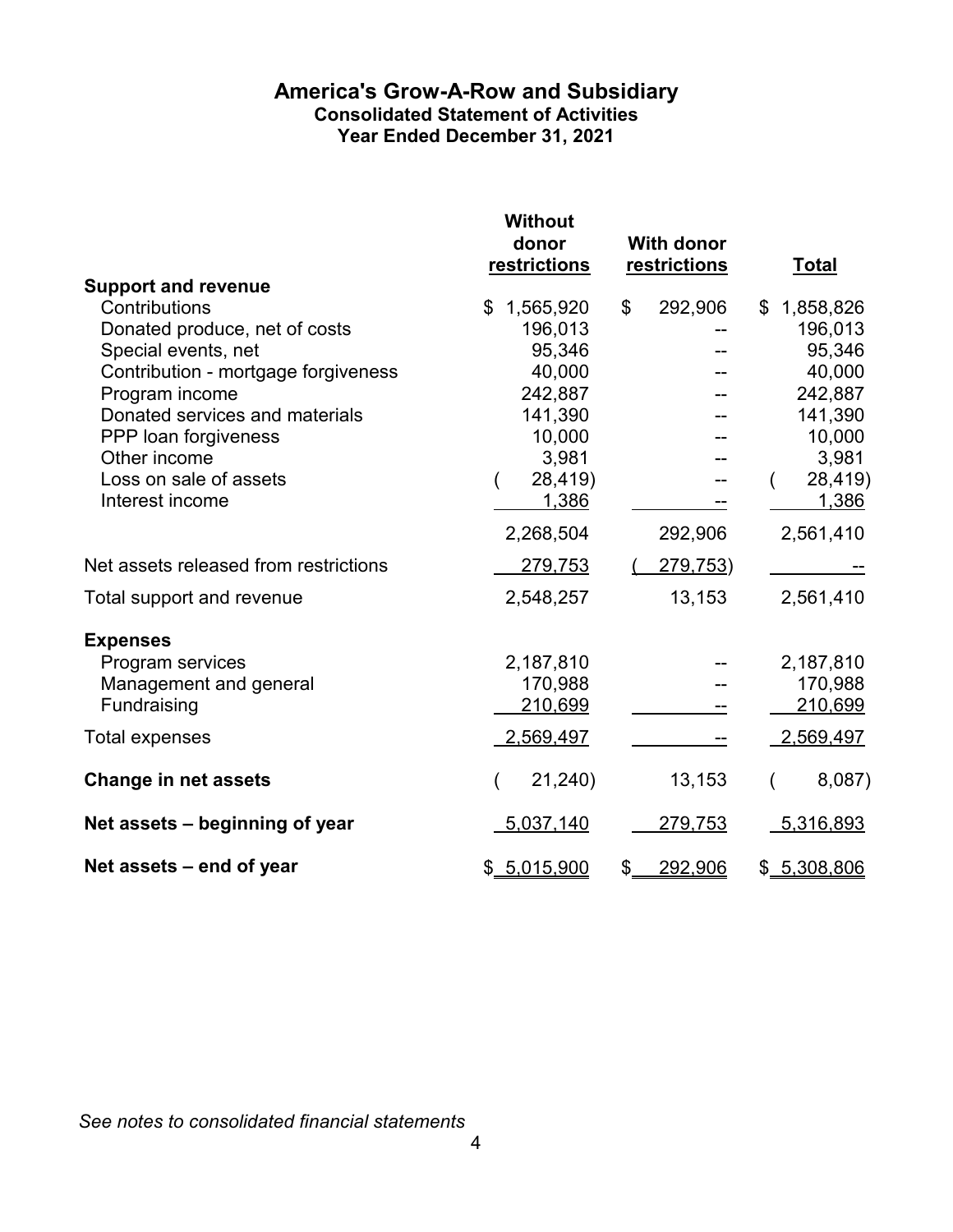# **America's Grow-A-Row and Subsidiary Consolidated Statement of Activities Year Ended December 31, 2020**

|                                       | <b>Without</b><br>donor<br>restrictions | <b>With donor</b><br>restrictions | <u>Total</u>    |
|---------------------------------------|-----------------------------------------|-----------------------------------|-----------------|
| <b>Support and revenue</b>            |                                         |                                   |                 |
| Contributions                         | 1,375,922<br>S                          | $\mathfrak{L}$<br>279,753         | 1,655,675<br>\$ |
| Contribution - Valley Crest (Note 2)  | 2,153,584                               |                                   | 2,153,584       |
| Donated produce, net of costs         | 54,282                                  |                                   | 54,282          |
| Special events, net                   | 60,852                                  |                                   | 60,852          |
| Contribution - mortgage forgiveness   | 40,000                                  |                                   | 40,000          |
| Program income                        | 131,877                                 |                                   | 131,877         |
| Donated services and materials        | 50,000                                  |                                   | 50,000          |
| PPP loan forgiveness                  | 147,540                                 |                                   | 147,540         |
| EIDL grant                            | 10,000                                  |                                   | 10,000          |
| Other income                          | 6,538                                   |                                   | 6,538           |
| Interest income                       | 5,432                                   |                                   | 5,432           |
|                                       | 4,036,027                               | 279,753                           | 4,315,780       |
| Net assets released from restrictions | 431,000                                 | 431,000)                          |                 |
| Total support and revenue             | 4,467,027                               | 151,247)                          | 4,315,780       |
| <b>Expenses</b>                       |                                         |                                   |                 |
| Program services                      | 1,716,584                               |                                   | 1,716,584       |
| Management and general                | 187,794                                 |                                   | 187,794         |
| Fundraising                           | 173,091                                 |                                   | 173,091         |
| Total expenses                        | 2,077,469                               |                                   | 2,077,469       |
| <b>Change in net assets</b>           | 2,389,558                               | 151,247)                          | 2,238,311       |
| Net assets – beginning of year        | 2,647,582                               | 431,000                           | 3,078,582       |
| Net assets – end of year              | \$ 5,037,140                            | 279,753<br>\$                     | \$5,316,893     |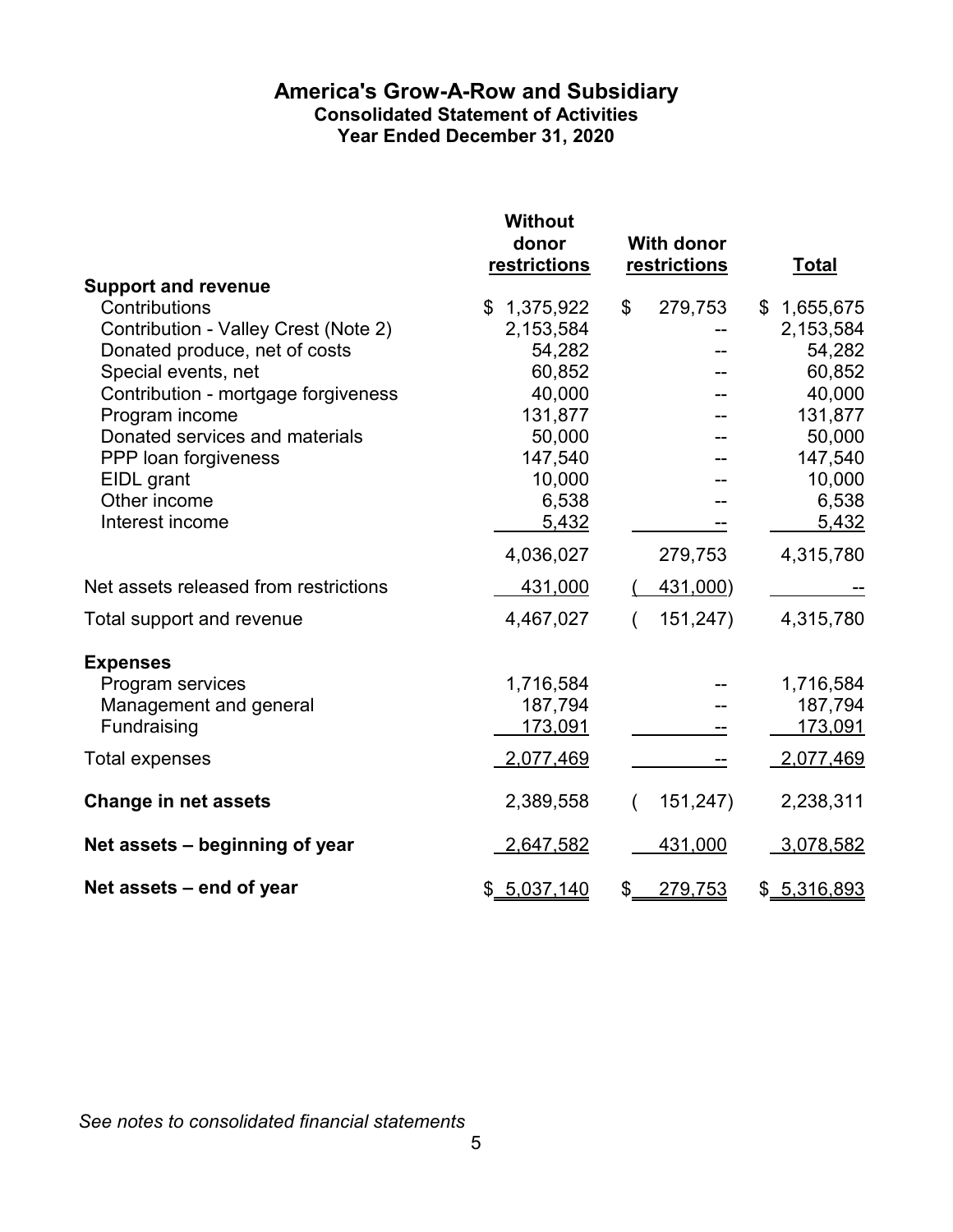# **America's Grow-A-Row and Subsidiary Consolidated Statement of Functional Expenses Year Ended December 31, 2021**

|                               | Program<br><b>Services</b> |                           | <b>Management</b><br>and General | <b>Fundraising</b> | <b>Total</b>  |
|-------------------------------|----------------------------|---------------------------|----------------------------------|--------------------|---------------|
| <b>Salaries</b>               | \$<br>520,639              | $\boldsymbol{\mathsf{S}}$ | 44,816                           | \$<br>156,855      | \$<br>722,310 |
| Farm supplies and materials   | 432,821                    |                           | 3,485                            |                    | 436,306       |
| Farming wages                 | 398,084                    |                           |                                  |                    | 398,084       |
| Depreciation and amortization | 240,077                    |                           | 6,588                            |                    | 246,665       |
| Produce                       | 196,013                    |                           |                                  |                    | 196,013       |
| <b>Professional fees</b>      | 70,629                     |                           | 96,560                           | 7,088              | 174,277       |
| Payroll taxes                 | 82,415                     |                           | 4,020                            | 14,071             | 100,506       |
| Insurance                     | 84,290                     |                           | 1,913                            | 867                | 87,070        |
| <b>Employee benefits</b>      | 70,302                     |                           | 3,429                            | 12,003             | 85,734        |
| Interest expense              | 31,332                     |                           |                                  |                    | 31,332        |
| <b>Utilities</b>              | 20,792                     |                           | 2,488                            |                    | 23,280        |
| Licenses and taxes            | 17,923                     |                           | 1,043                            | 100                | 19,066        |
| Office expense                | 3,565                      |                           | 3,302                            | 9,251              | 16,118        |
| School education materials    | 14,949                     |                           |                                  |                    | 14,949        |
| <b>Advertising costs</b>      | 1,534                      |                           | 700                              | 10,385             | 12,619        |
| <b>Bank charges</b>           |                            |                           | 2,093                            | 14                 | 2,107         |
| Travel                        | 1,470                      |                           | 33                               |                    | 1,503         |
| Dues and subscriptions        | 930                        |                           | 485                              |                    | 1,415         |
| Professional development      | <u>45</u>                  |                           | <u>33</u>                        | 65                 | <u> 143</u>   |
| <b>Total expenses</b>         | \$2,187,810                |                           | 170,988                          | \$<br>210,699      | \$2,569,497   |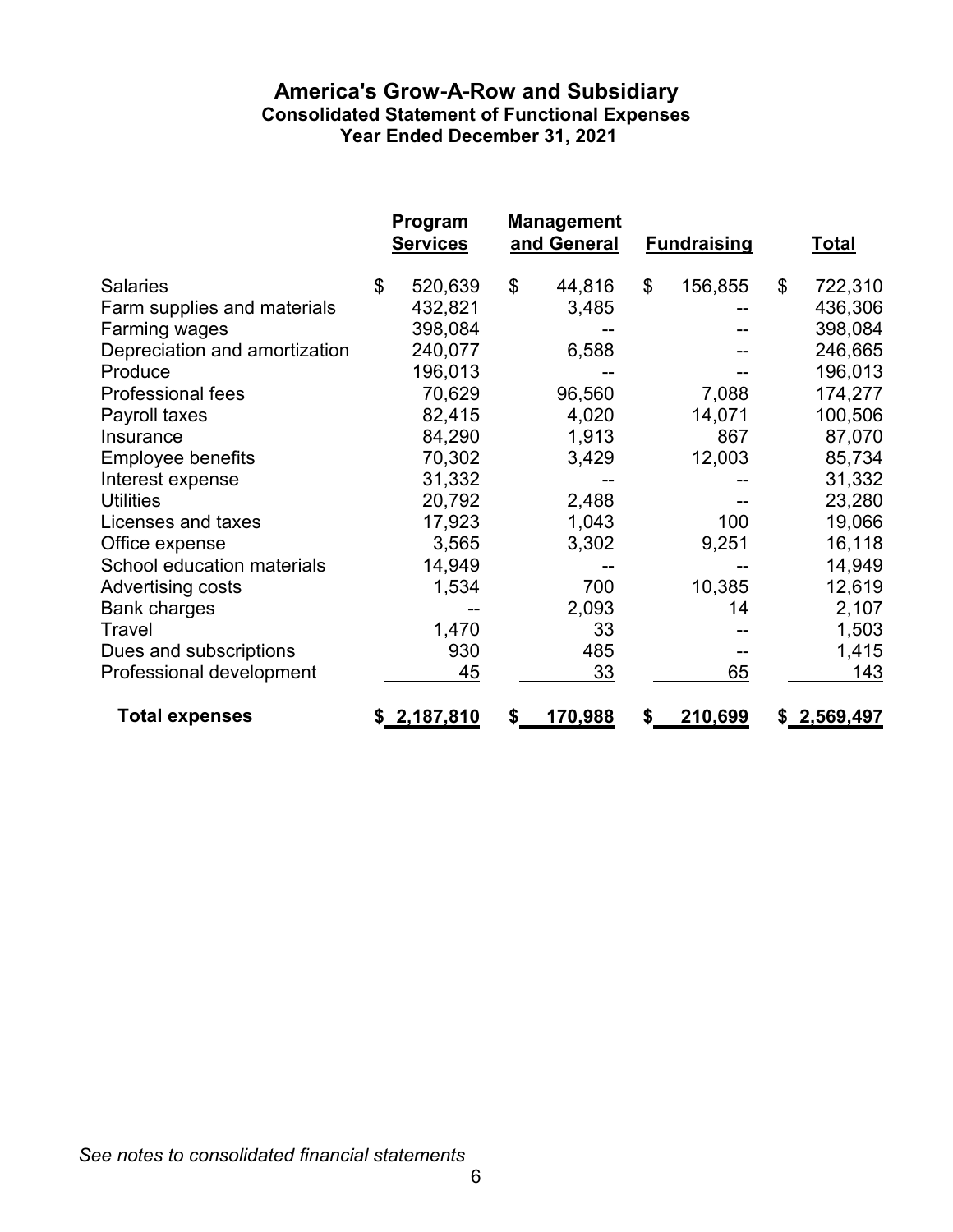# **America's Grow-A-Row and Subsidiary Consolidated Statement of Functional Expenses Year Ended December 31, 2020**

|                               | Program<br><b>Services</b> |                           | <b>Management</b><br>and General | <b>Fundraising</b> | <b>Total</b>  |
|-------------------------------|----------------------------|---------------------------|----------------------------------|--------------------|---------------|
| <b>Salaries</b>               | \$<br>444,843              | $\boldsymbol{\mathsf{S}}$ | 39,657                           | \$<br>138,801      | \$<br>623,301 |
| Farm supplies and materials   | 373,056                    |                           | 1,029                            |                    | 374,085       |
| <b>Farming wages</b>          | 368,135                    |                           |                                  |                    | 368,135       |
| Depreciation and amortization | 210,959                    |                           |                                  |                    | 210,959       |
| Produce                       | 54,282                     |                           |                                  |                    | 54,282        |
| <b>Professional fees</b>      | 11,278                     |                           | 133,556                          | 3,679              | 148,513       |
| Payroll taxes                 | 71,281                     |                           | 3,477                            | 12,170             | 86,928        |
| Insurance                     | 49,644                     |                           | 1,735                            | 2,372              | 53,751        |
| <b>Employee benefits</b>      | 38,955                     |                           | 1,900                            | 6,651              | 47,506        |
| Interest expense              | 48,595                     |                           |                                  |                    | 48,595        |
| <b>Utilities</b>              | 17,380                     |                           |                                  |                    | 17,380        |
| Licenses and taxes            | 11,936                     |                           | 533                              | 100                | 12,569        |
| Office expense                | 5,279                      |                           | 1,877                            | 5,750              | 12,906        |
| School education materials    | 2,182                      |                           |                                  |                    | 2,182         |
| Advertising costs             | 6,972                      |                           | 10                               | 3,568              | 10,550        |
| <b>Bank charges</b>           |                            |                           | 3,836                            |                    | 3,836         |
| Travel                        | 322                        |                           | 54                               |                    | 376           |
| Dues and subscriptions        | 1,010                      |                           |                                  |                    | 1,010         |
| Professional development      | 475                        |                           | 130                              |                    | 605           |
| <b>Total expenses</b>         | \$ 1,716,584               |                           | 187,794                          | \$<br>173,091      | \$2,077,469   |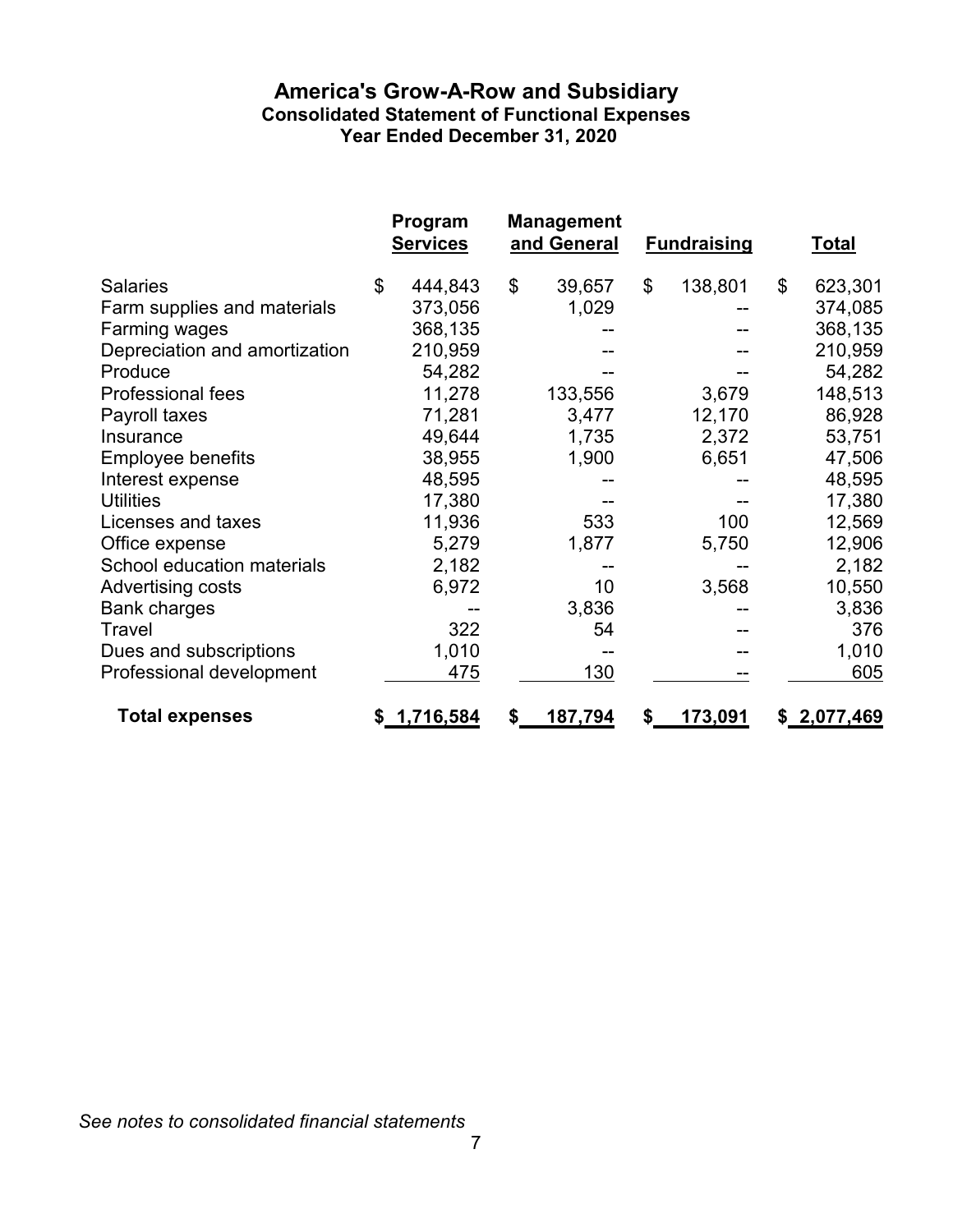# **America's Grow-A-Row and Subsidiary Consolidated Statements of Cash Flows Years Ended December 31, 2021 and 2020**

|                                                                                                                        |               | <u> 2021</u>      |               | <u> 2020</u>        |
|------------------------------------------------------------------------------------------------------------------------|---------------|-------------------|---------------|---------------------|
| <b>Cash flows from operating activities</b>                                                                            |               |                   |               |                     |
| Change in net assets<br>Adjustments to reconcile change in net assets to net cash provided<br>by operating activities: | $\frac{1}{2}$ | 8,087)            | \$            | 2,238,311           |
| Forgiveness of Paycheck Protection Program Ioan<br>Depreciation and amortization                                       |               | 10,000<br>246,665 |               | 147,540)<br>210,959 |
| Donation of property and equipment                                                                                     |               | 19,445)           |               | 1,752,800)          |
| Recognition of contribution due to forgiveness of debt<br>Imputed interest on long-term debt                           |               | 40,000)           |               | 40,000)<br>15,983   |
| Loss on disposal of assets                                                                                             |               | 28,419            |               | 2,202               |
| Change in operating assets and liabilities:<br>Grants and pledges receivable                                           |               | 107,113           |               | 35,234              |
| Prepaid expenses and other assets                                                                                      |               | 25,541            |               | 12,610)             |
| Accounts payable and accrued expenses                                                                                  |               | 19,702            |               | 76                  |
| Credit cards payable                                                                                                   |               |                   |               | 173)                |
| Accrued payroll and payroll taxes                                                                                      |               | 3,586             |               | <u>15,433</u>       |
| Net cash provided by operating activities                                                                              |               | 353,494           |               | 565,075             |
| <b>Cash flows from investing activities</b>                                                                            |               |                   |               |                     |
| Interest reinvested on certificate of deposit                                                                          |               |                   |               | 2,124)              |
| Acquisition of property and equipment                                                                                  |               | 201,375)          |               | 235,632)            |
| Maturity of certificate of deposit                                                                                     |               |                   |               | <u>155,017</u>      |
| Net cash used in investing activities                                                                                  |               | 201,375)          |               | 82,739)             |
| <b>Cash flows from financing activities</b>                                                                            |               |                   |               |                     |
| Proceeds from sale of assets, net of expenses                                                                          |               | 202,769           |               |                     |
| Proceeds from Paycheck Protection Program Ioan                                                                         |               |                   |               | 157,540             |
| Principal repayment of long-term debt                                                                                  |               | 312, 199          |               | 38,707              |
| Net cash provided by (used in) financing activities                                                                    |               | 109,430)          |               | 118,833             |
| Increase in cash                                                                                                       |               | 42,689            |               | 601,169             |
| Cash at beginning of year                                                                                              |               | <u>1,217,569</u>  |               | 616,400             |
| Cash at end of year                                                                                                    | \$            | 1,260,258         | \$_           | 1,217,569           |
| Supplementary disclosures of cash flow information<br>Cash paid during the year for interest                           | \$.           | 31,332            | $\frac{1}{2}$ | 32,612              |
| <b>Non-cash transactions</b>                                                                                           |               |                   |               |                     |
| Forgiveness of debt (See Note 6)                                                                                       | \$            | 40,000            | \$            | 40,000              |
| Donation of property, equipment and construction in process                                                            | \$            | 19,445            | \$            | <u>1,752,800</u>    |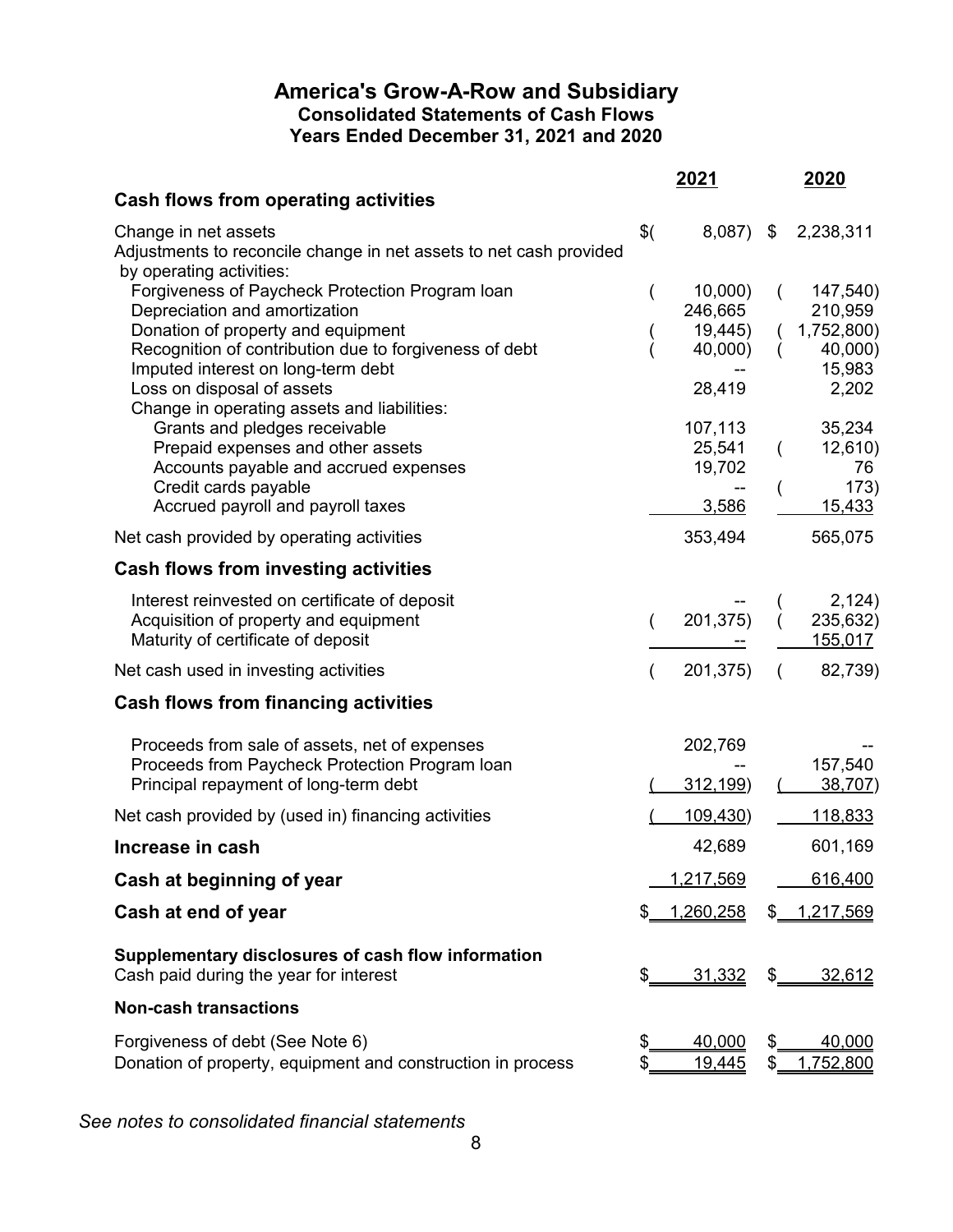# **Note 1 – Summary of significant accounting policies**

Significant accounting policies followed by America's Grow-A-Row and Subsidiary in the preparation of the accompanying consolidated financial statements are summarized below:

# *Nature of the organization*

America's Grow-A-Row (the "Organization") was organized under the laws of the State of New Jersey on May 6, 2008. The Organization's mission is to positively impact as many lives as possible through a volunteer effort of planting, picking, rescuing, and delivering free fresh produce. The operations of the Organization are performed in Pittstown and Milford in Hunterdon County, New Jersey.

America's Grow-A-Row grows and gleans fresh, healthy fruits and vegetables that are then donated to hunger relief agencies throughout the State of New Jersey, in New York City and in Philadelphia, PA and distributed at Free Farm Markets in impoverished cities. The Organization also educates people of all ages about healthy eating and nutrition, the hunger crisis, and agriculture. The purpose of the Organization's programs is to consistently get fresh, healthy produce into the hands and onto the plates of those suffering from hunger and/or living in "food deserts" – areas that lack access to fresh, affordable produce – while providing high quality, effective, hands-on education programs for the people served as well as volunteers.

The Organization's subsidiary operates America's Grow-A-Row at Valley Crest Farm & Preserve in Lebanon, New Jersey, which grows and donates fresh produce to help people in need and maintains its farm and forest for education and recreation.

# *Basis of presentation*

In 2020, the Board of Directors of the Organization formed AGAR Holdings at Valley Crest, LLC ("Valley Crest") for the purpose of holding certain assets donated by Valley Crest Farm & Preserve Inc. (Note 2). The Organization is the sole member of Valley Crest. Accordingly, the accounts of Valley Crest have been consolidated, as required by accounting principles generally accepted in the United States of America (U.S. GAAP). All significant interorganization balances and transactions were eliminated in consolidation.

The consolidated financial statements of America's Grow-A-Row have been prepared on the accrual basis of accounting in accordance with U.S. GAAP. Net assets and revenues, expenses, gains and losses are classified based on the existence or absence of donorimposed restrictions.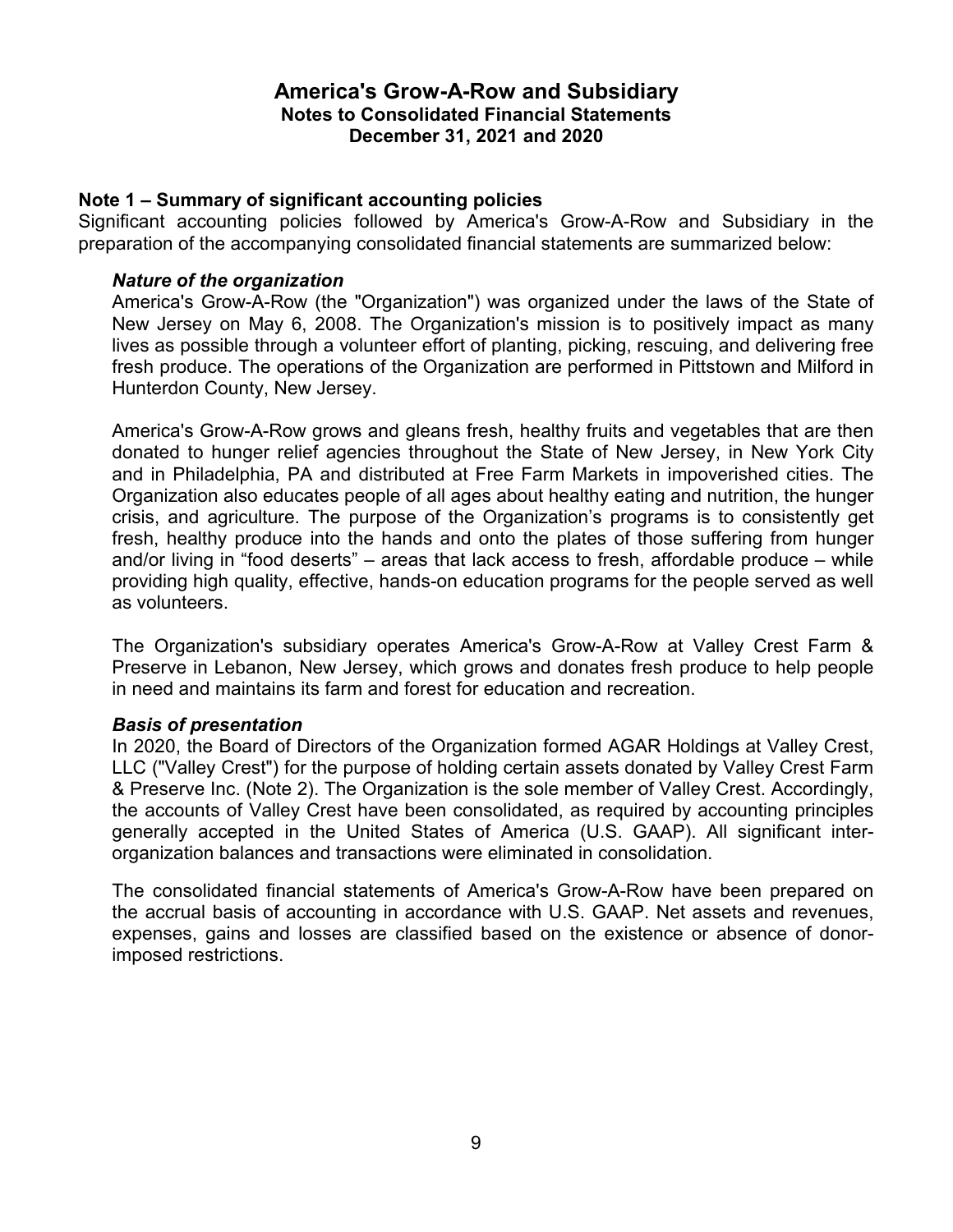# **Note 1 – Summary of significant accounting policies (continued)**

#### *Basis of presentation (continued)*

The Organization uses the following classifications to distinguish among restrictions:

#### *Net assets without donor restrictions*

Net assets without donor restrictions include all net assets that are not subject to donorimposed stipulations. Net assets without donor restrictions may be designated for specific purposes by action of the Board of Trustees or may otherwise be limited by contractual agreements with outside parties. Contributions with donor-imposed restrictions that are met during the same year as the contribution is received are included in net assets without donor restrictions.

#### *Net assets with donor restrictions*

Net assets with donor restrictions include donor-restricted contributions which are required to be held in perpetuity, with all or part of the income earned to be used for general or specific purposes. Other contributions are subject to donor-imposed stipulations that may or will be met, either by actions of the Organization and/or the passage of time. When a restriction is satisfied, net assets with donor restrictions are reclassified to net assets without donor restrictions and are reported in the statement of activities as net assets released from restrictions.

#### *Cash*

Cash consists of checking and savings accounts. For purposes of the consolidated financial statements, the Organization considers all highly liquid investments with an initial maturity of three months or less to be cash equivalents. The Organization had no cash equivalents at December 31, 2021 and 2020.

#### *Grants and pledges receivable*

Grants and pledges receivable consists of amounts contributed from donors. The receivables are reviewed periodically to ensure that assets are not overstated due to lack of collectibility. The Organization considers the amounts reported to be substantially collectible as of the statement of financial position date; accordingly, no allowance for doubtful accounts has been recorded. At December 31, 2021 and 2020, all amounts are due within one year.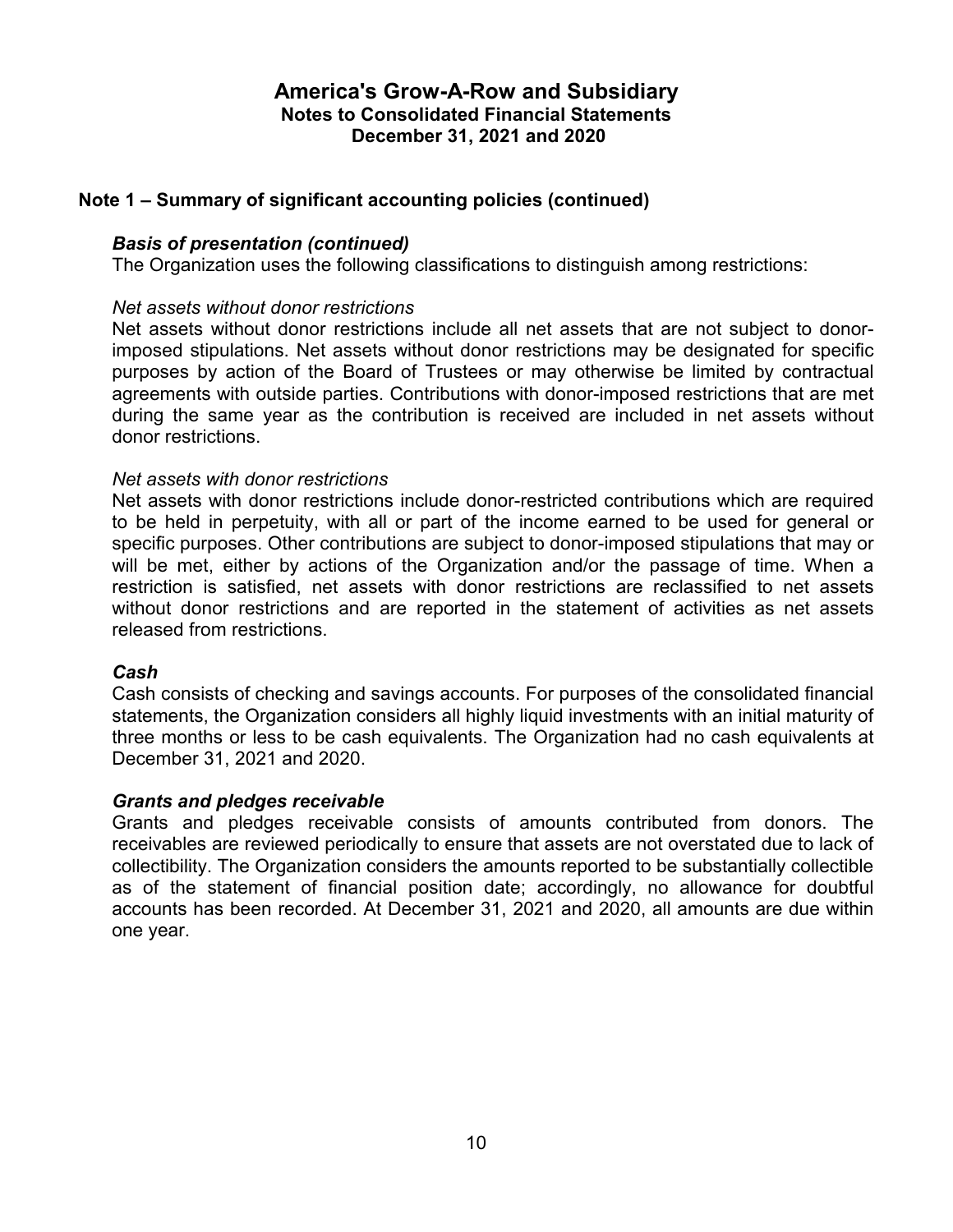# **Note 1 – Summary of significant accounting policies (continued)**

### *Land, property and equipment*

Acquisitions, improvements, and replacements of major assets are capitalized at cost, or if donated, at the approximate fair value at the date of donation. Repairs which neither increase the value of the asset nor extend its useful life are expensed as incurred. As assets are sold or retired, the cost and accumulated depreciation are removed from the accounts and any gain or loss is recognized. Depreciation is computed using the straightline method at rates based on the estimated useful life of the asset, which range from 5 to 15 years. Assets with indefinite lives, such as land, are not depreciated but instead reviewed annually for impairment.

#### *Intangibles*

During 2009, the Organization obtained legal rights for a trademark. This intangible asset is being amortized over the estimated useful life of the asset, which is 15 years.

#### *Revenue recognition*

Contribution revenue and grant support are the Organization's main sources of revenue. The Organization records contributions, including unconditional promises to give, as revenues in the period received or pledged, at their fair values. Support received is recognized as without donor restriction unless specifically restricted by the donor in which case it is recognized as described on the previous page.

#### *Donated services and materials*

The Organization recognizes donated services and materials at their fair value on the date of donation to the extent that these items are able to be reasonably valued and provide tangible benefit to the Organization.

The estimated fair value of donated produce is based on the average wholesale value per pound of donated produce. During 2021 and 2020, the Organization valued donated produce at \$0.74 and \$0.80 per pound respectively.

Donated services are recognized as contributions if the services create or enhance nonfinancial assets or require specialized skills, are performed by people with those skills, and otherwise would be purchased by the Organization.

In addition, members of the Organization and other individuals have contributed numerous hours of their time on a volunteer or nominally paid basis to develop and support various programs and fundraising activities. The value of the contributed time is not reflected in these consolidated financial statements since they do not meet the criteria for recognition under U.S. GAAP.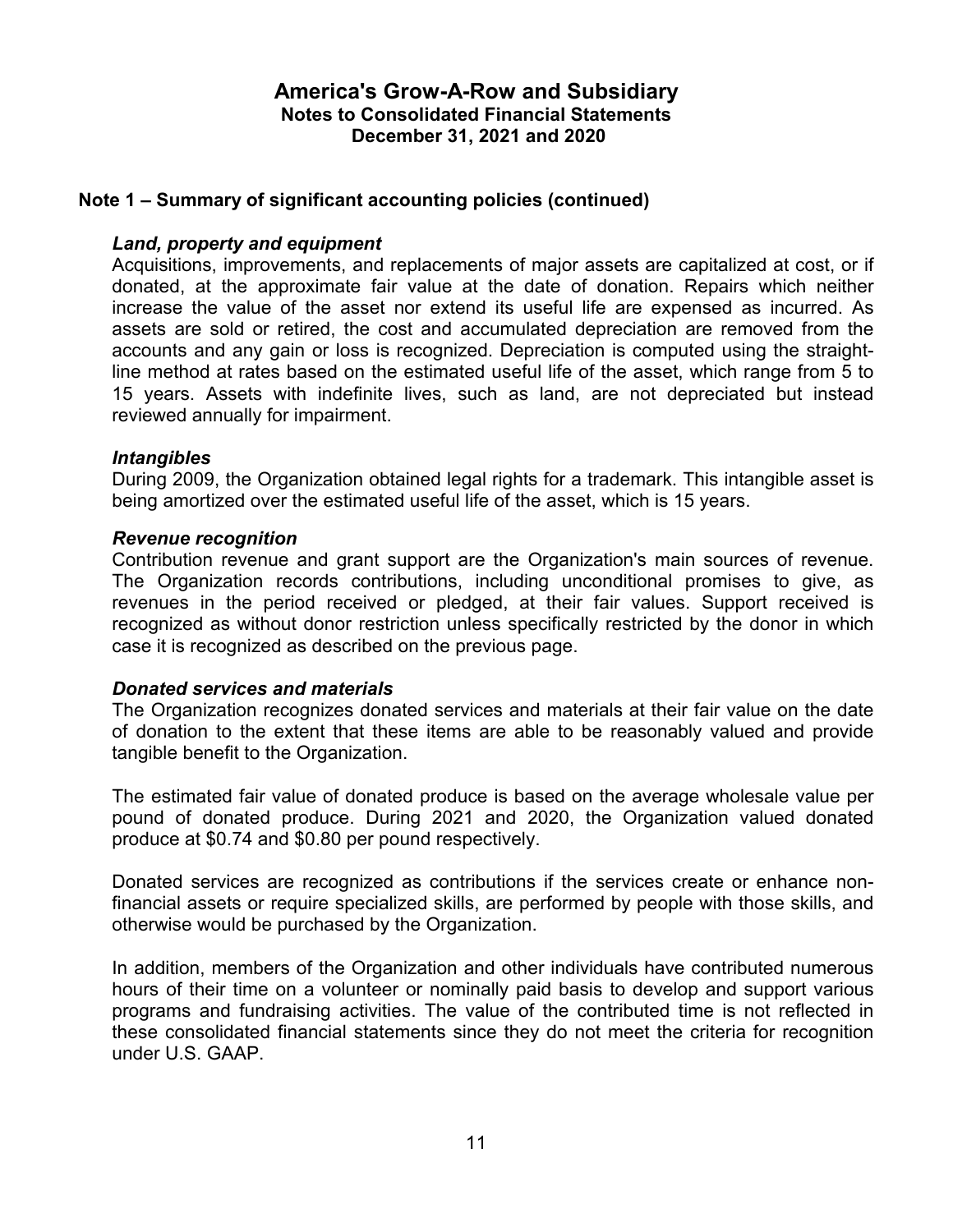# **Note 1 – Summary of significant accounting policies (continued)**

# *Advertising*

The Organization expenses advertising costs as incurred. Advertising expenses for the years ended December 31, 2021 and 2020 amounted to \$12,619 and \$10,550, respectively.

# *Functional expenses*

The costs of providing programs and other activities are summarized in the statement of functional expenses. Accordingly, certain costs have been allocated among the program services, management and general, and fundraising areas. Expenses that are allocated include salaries, professional fees, insurance, and related expenses, which are allocated on the basis of estimates of time and efforts. Other costs are allocated based upon direct cost method and historical percentages,

# *Income taxes*

America's Grow-A-Row has been classified by the Internal Revenue Service ("IRS") as an organization described under section 501(c)(3) of the Internal Revenue Code ("the Code") as exempt from federal income taxes under section 501(a) of the Code.

ASC Topic 740 *Accounting for Uncertainty in Income Taxes* clarifies the accounting for uncertainty in income taxes recognized in an entity's financial statements and prescribes a recognition threshold of more-likely-than-not to be sustained upon examination by the appropriate taxing authority. Measurement of the tax uncertainty occurs if the recognition threshold has been met. The guidance also provides guidance on derecognition, classification, interest and penalties, accounting in interim periods, and disclosure.

The Organization's policy is to account for interest and penalties related to unrecognized tax benefits as a component of income tax expense.

# *Use of estimates*

The preparation of consolidated financial statements in conformity with U.S. GAAP requires management to make estimates and assumptions that affect certain reported amounts and disclosures. Accordingly, actual results could differ from those estimates.

# *Reclassifications*

Certain amounts previously reported in the financial statements for the year ended December 31, 2020 have been reclassified to conform to the December 31, 2021 classifications.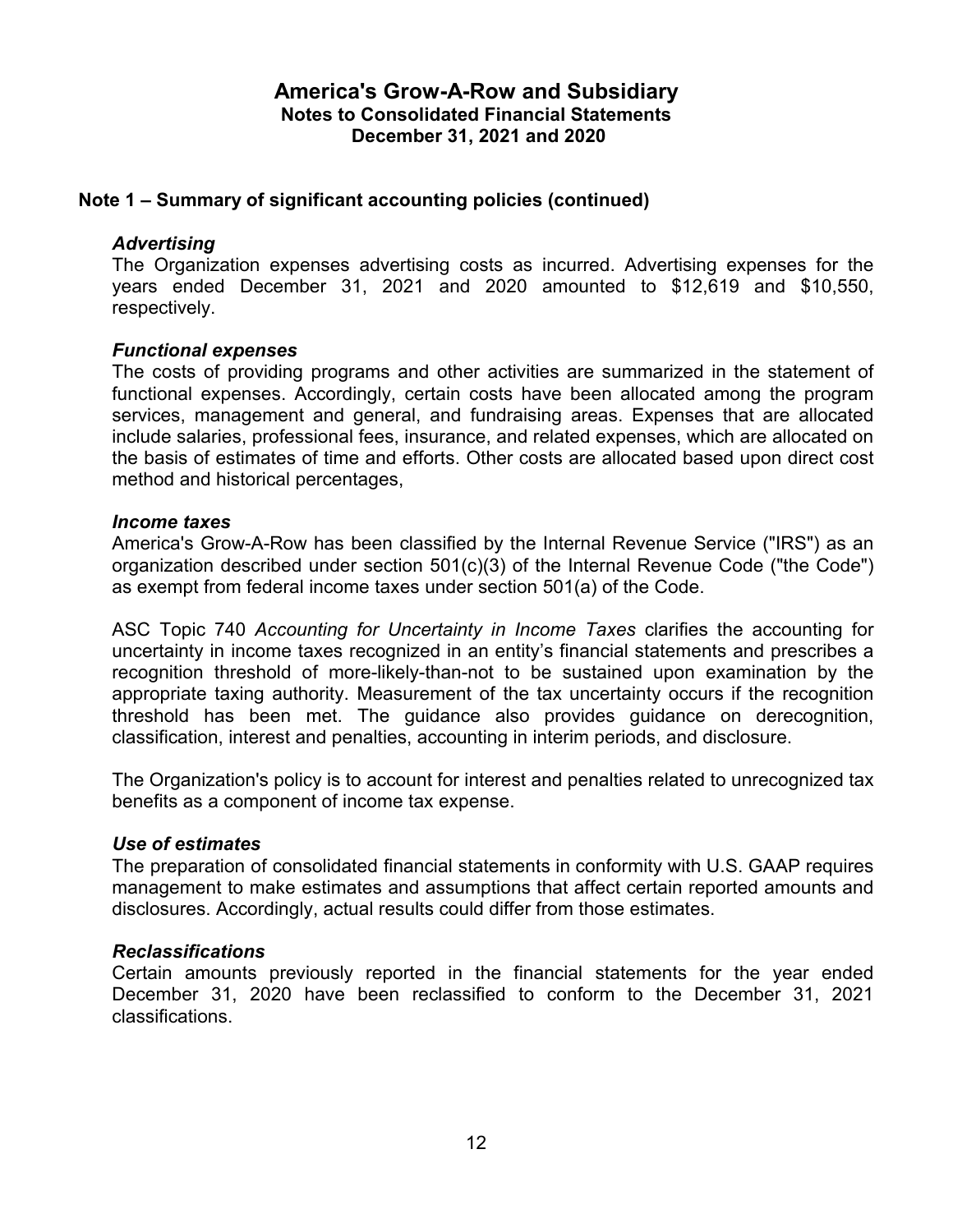# **Note 2 – Valley Crest Farm & Preserve**

In April 2020, the Board of Directors of the Organization agreed to assume the operations of Valley Crest Farm & Preserve Inc. In connection with the assumption of their operations, Valley Crest Farm & Preserve Inc. transferred assets (net of liabilities) with a fair value of \$2,153,584 to the Organization. The fair value of real property was determined based on current appraisals of the properties. A breakdown of assets acquired is as follows:

| Land and buildings                   | \$1,428,000 |
|--------------------------------------|-------------|
| Land and buildings - rental property | 244,500     |
| Farm equipment                       | 80,300      |
| Security deposits assumed            | 3,500       |
| Cash                                 | 404,284     |
|                                      | \$2,153,584 |

The Organization has certain short-term licensing and lease agreements for use of the facilities at Valley Crest. These fees are included in program income in the accompanying financial statements.

# **Note 3 – Land, property and equipment**

The costs and accumulated depreciation of land, property and equipment are summarized at December 31 as follows:

|                                                 | 2021        | 2020        |
|-------------------------------------------------|-------------|-------------|
| Land                                            | \$3,253,157 | \$3,383,548 |
| Land improvements and outbuildings              | 1,935,529   | 1,889,330   |
| Farm equipment                                  | 735,677     | 681,365     |
| Office equipment                                | 27,618      | 27,618      |
| Database                                        | 30,965      | 30,965      |
| Vehicles                                        | 57,050      | 50,850      |
| Total land, property and equipment              | 6,039,996   | 6,063,676   |
| Less: accumulated depreciation and amortization | 974,649)    | 741,346)    |
| Land, property and equipment, net               | \$5,065,347 | \$5,322,330 |

In 2020, in connection with the formation of Valley Crest, the Organization received a donation of farm land, buildings and equipment. The fair market value of the property and equipment contributed was \$1,752,800 and was capitalized.

Depreciation expense amounted to \$246,615 and \$210,909 for the years ended December 31, 2021 and 2020, respectively.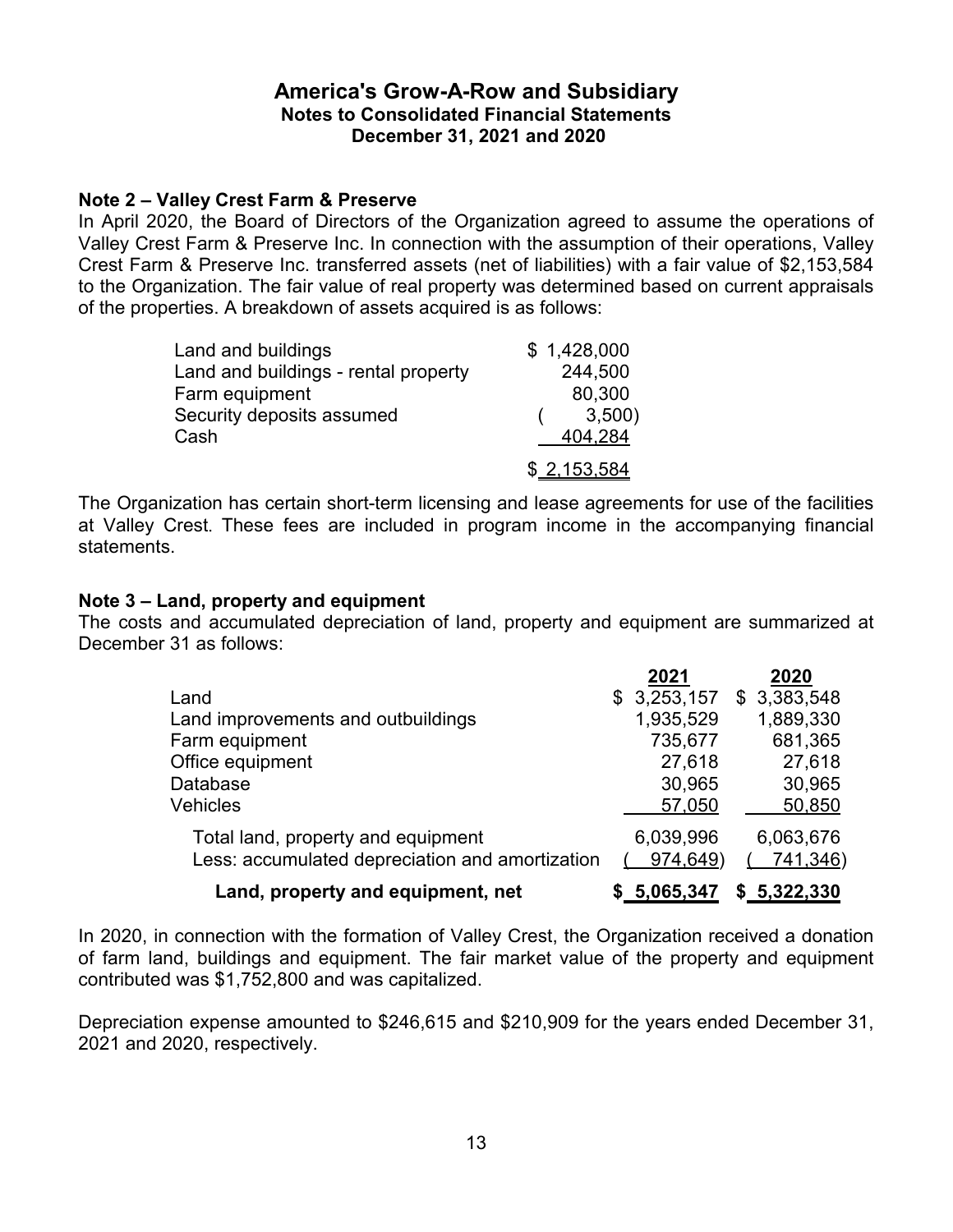### **Note 4 – Intangible assets**

The costs and accumulated amortization of intangible assets are summarized at December 31 as follows:

|                                | つのつっ | ີ່ ^^20 |  |  |
|--------------------------------|------|---------|--|--|
| Trademark                      | 750  | 750.    |  |  |
| Less: accumulated amortization |      | 567)    |  |  |
| Intangibles assets, net        | 133  |         |  |  |

Amortization expense amounted to \$50 for each of the years ended December 31, 2021 and 2020.

# **Note 5 – Short-term borrowings**

The Organization has an unsecured line of credit with Unity Bank in the amount of \$75,000. The line-of-credit accrues interest at the bank's prime rate of interest plus 0.5% (3.75% at December 31, 2021). There were no outstanding balances at December 31, 2021 and 2020 on this line-ofcredit.

#### **Note 6 – Long-term debt**

Long-term debt consists of the following at December 31:

| Mortgage payable maturing June 2, 2025 with debt<br>forgiveness of \$40,000 per annum accruing no interest,<br>secured by land.                                                                                                                                                                                     | \$<br>2021<br>160,000 | \$<br>2020<br>200,000 |
|---------------------------------------------------------------------------------------------------------------------------------------------------------------------------------------------------------------------------------------------------------------------------------------------------------------------|-----------------------|-----------------------|
| Mortgage payable maturing June 2, 2025 with interest at 5.0%<br>per annum secured by land. Annual accrued interest<br>payments are due at the beginning of the Organization's fiscal<br>year, with a final balloon payment equal to the sum of all<br>principal outstanding due at the mortgage's date of maturity. | 120,000               | 120,000               |
| Mortgage payable in monthly installments of \$200 with no<br>interest through August 2021. Interest for this period was<br>imputed at 6%. The Organization paid the outstanding                                                                                                                                     |                       |                       |
| balance in August 2021.                                                                                                                                                                                                                                                                                             |                       | 273.814               |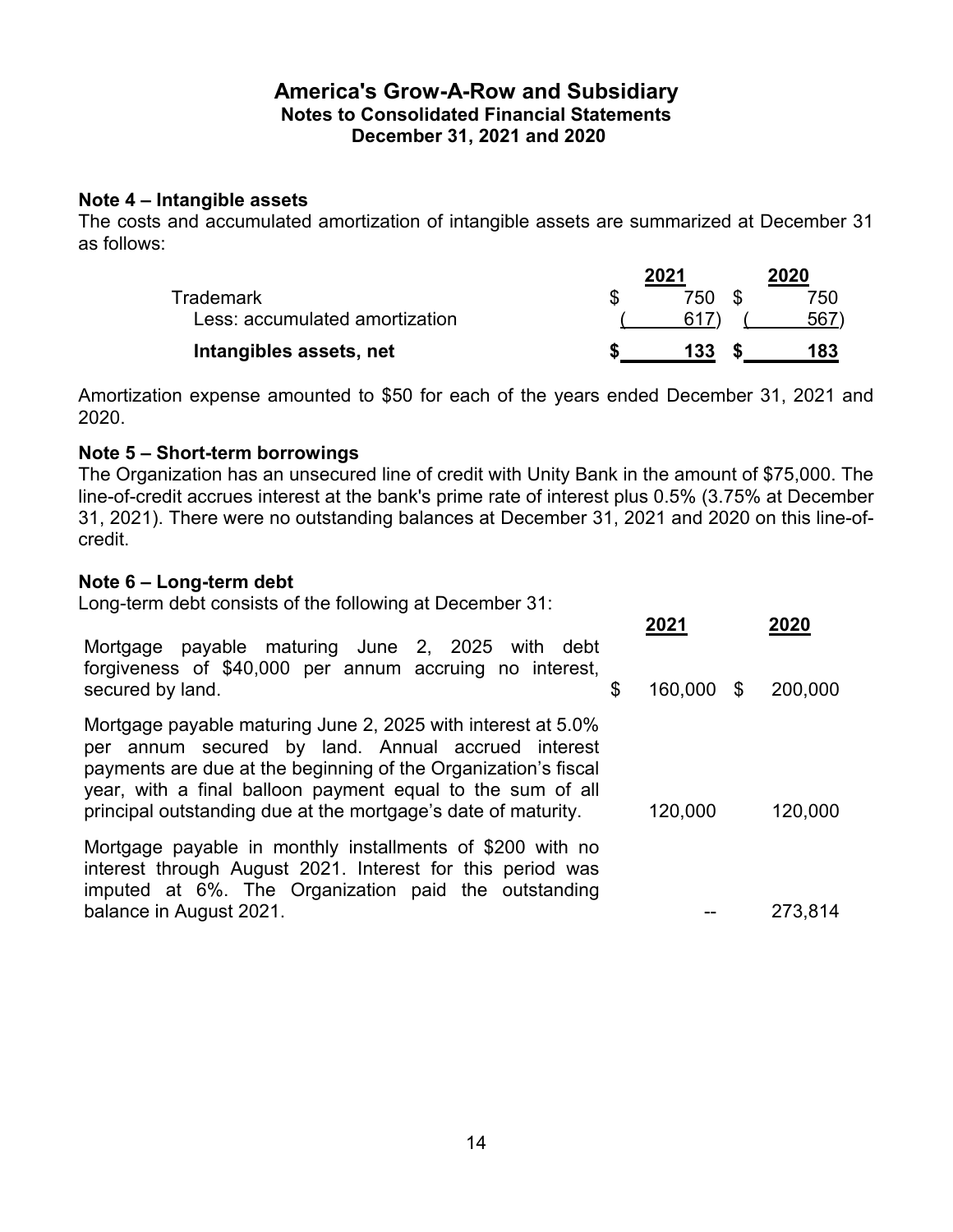# **Note 6 – Long-term debt (continued)** Mortgage payable in monthly installments of \$6,349, including interest at the bank's variable rate (4.85% at December 31, 2021). The loan matures on September 1, 2035 and is secured by land. 2008 2010 2020 2031 2040 2050 2061 2071 2080 2090 2090 2091 2091 2091 2092 2093 2094 2095 20 SBA loan payable in monthly installments of \$634 including interest at 1% per annum. The loan was forgiven in March 2021. -- 10,000 **Total long-term debt \$ 1,037,748 \$ 1,399,947**

Aggregate maturities due within the next five years ending December 31, are as follows:

|            | 1,037,748    |
|------------|--------------|
| Thereafter | 537,953      |
| 2026       | 48,314       |
| 2025       | 206,031      |
| 2024       | 83,856       |
| 2023       | 81,784       |
| 2022       | \$<br>79,810 |

The mortgage payable with an original balance of \$600,000 contains an annual forgiveness of indebtedness clause. On an annual basis, if the Organization continues to meet the requirements in the following paragraph, \$40,000 is forgiven by the lender. The written clause represents a *conditional promise to give*, which under U.S. GAAP requires annual recognition as each condition is fulfilled by the Organization. Annual forgiveness of indebtedness by the lender is recorded as contribution income by the Organization.

Two of the mortgages payable require the Organization to maintain their charitable purpose, maintain insurance on the property, continue use of the land so the property does not become fallow, and comply with applicable laws and deed restrictions. Failure to meet any one of these contingencies will result in the lender to declare the Organization in default of both notes therein, and will trigger a 5% interest provision on the non-interest bearing note. At December 31, 2021, the Organization was in compliance with these requirements.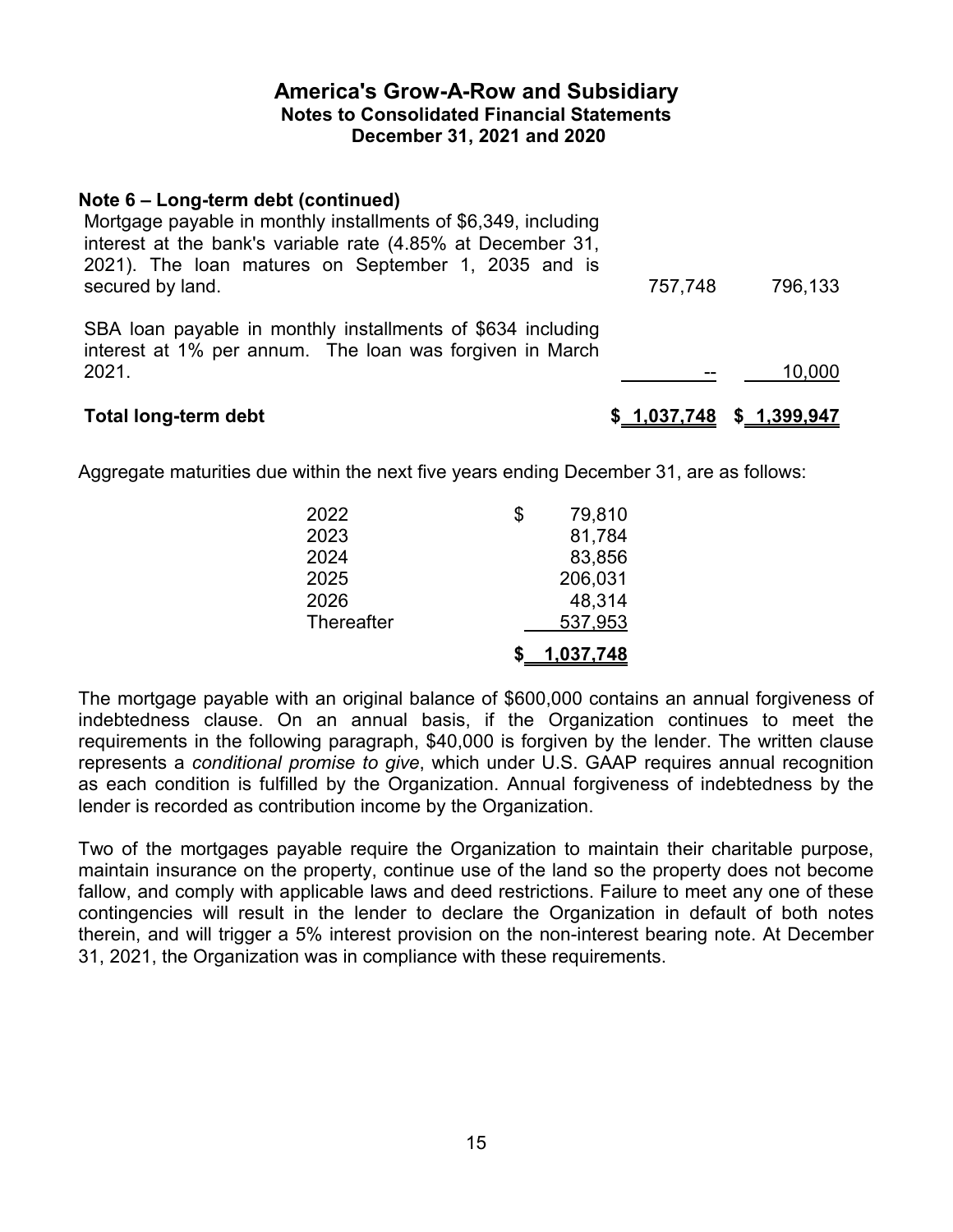# **Note 7 – Net assets with donor restrictions**

Net assets with donor restrictions consists of the following at December 31:

|                                              | 2021    | 2020    |
|----------------------------------------------|---------|---------|
| Fresh produce initiative                     | 216,406 |         |
| General operating support - subsequent years | 38,500  | 264,500 |
| Equipment purchases                          | 38,000  |         |
| Land and building improvements               | --      | 15,253  |
| Total                                        | 292,906 | 279,753 |

Net assets were released from donor restrictions by incurring expenses satisfying the purpose or time restrictions during the years ended December 31 as follows:

| General operating support – subsequent years<br>Land and building improvements | 2021<br>264.500<br>15.253 | 2020<br>340.000<br>91,000 |
|--------------------------------------------------------------------------------|---------------------------|---------------------------|
| Total                                                                          | 279,753                   | 431,000                   |

# **Note 8 – Liquidity and availability of financial assets**

The Organization manages its liquid resources by focusing on investing excess cash in interestbearing bank accounts and certificates of deposit to maximize earnings potential balanced with the amount of risk the Organization's finance committee has decided can be tolerated. This policy is designed to ensure adequate financial assets are available to meet general expenditures, liabilities, and other obligations as they become due.

The Organization prepares a detailed budget to ensure adequate resources to cover programs. The Organization focuses on timing vendor payments to maximize the time they have access to the cash. The Organization also has access to a \$75,000 line-of-credit to assist in meeting cash needs. The following reflects the Organization's financial assets available to be used for general expenditures within one year of December 31, 2021 and 2020:

|                                                                              | 2021            | 2020      |
|------------------------------------------------------------------------------|-----------------|-----------|
| Cash                                                                         | \$<br>1,260,258 | 1,217,569 |
| Grants and pledges receivable                                                | 87,115          | 194,228   |
| <b>Total financial assets</b>                                                | 1,347,373       | 1,411,797 |
| Less those unavailable for general expenditures within<br>one year, due to:  |                 |           |
| Purpose restrictions by donors                                               | 254,406)        | 15,253)   |
| Time restrictions by donors                                                  | 38,500)         | 264,500   |
| Total financial assets available for general expenditures<br>within one year | .054.46         |           |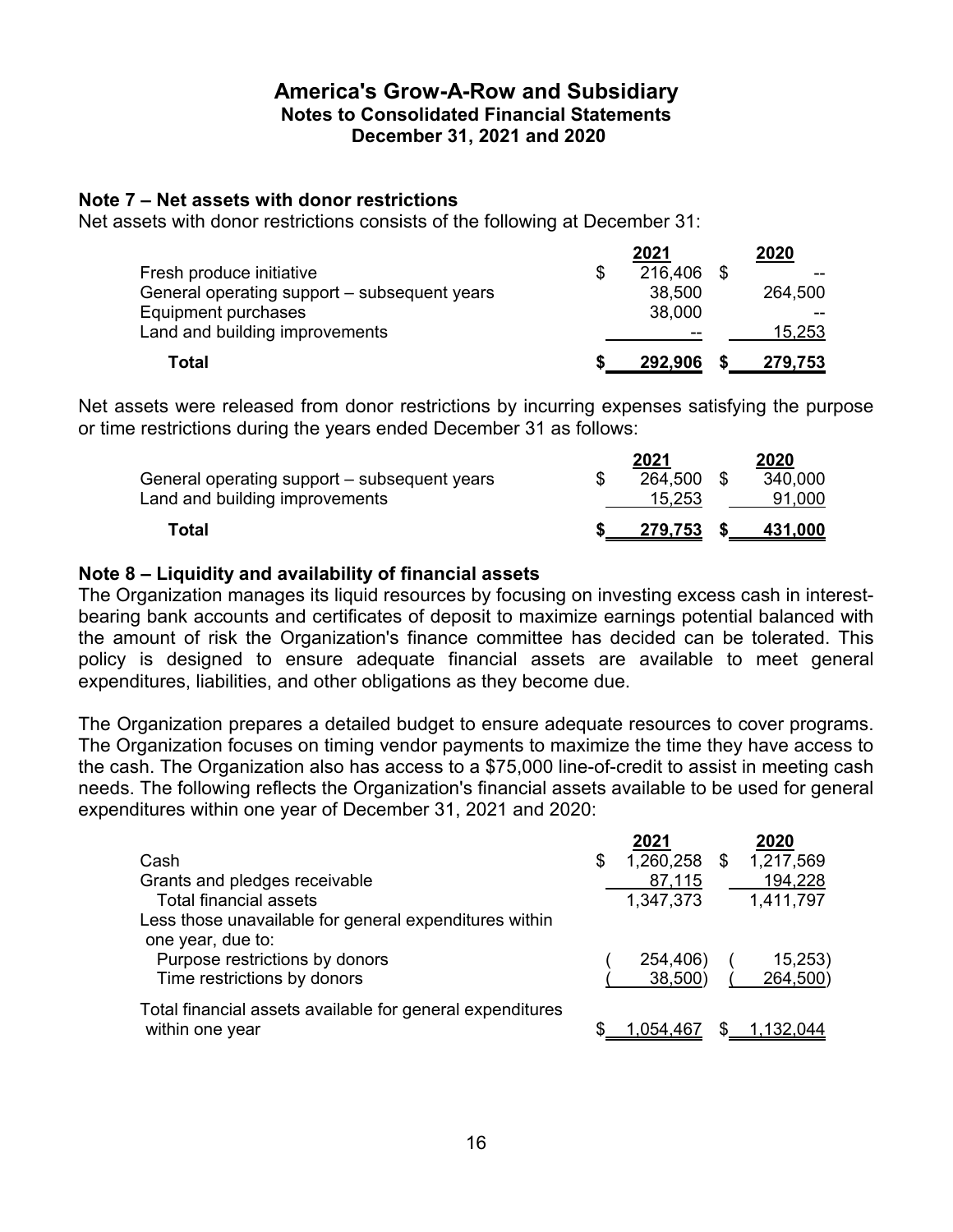#### **Note 9 – Employee benefit plan**

In 2020, the Organization established a SIMPLE-IRA plan covering all eligible employees. The plan is effective January 1, 2021. Employees may contribute up to the maximum permitted by law. The Organization will make a matching contribution of 100% of employee contributions, up to 3% of employee compensation.

Employer contributions totaled \$24,827 and is included in employee benefits in the accompanying consolidated financial statements for the year ended December 31, 2021.

#### **Note 10 – Concentration of risk**

The Organization places its cash and cash equivalents in high credit quality financial institutions. At times, cash balances may be in excess of the Federal Deposit Insurance Corporation (FDIC) insurance limit. The Organization has not experienced any losses and believes it is not exposed to any significant credit risk on such funds.

#### **Note 11 – Compensated absences**

Employees of the Organization are entitled to paid vacation days off, depending on job classification, length of service and other factors. The Organization does not allow for carryover of any absences, thus no liability has been recorded in the accompanying consolidated financial statements.

# **Note 12 – Donated produce, services and materials**

Donated produce includes produce gleaning from farmland, and food donations from local supermarkets and farm market channels. The total pounds of produce donated to the Organization for the years ended December 31, 2021 and 2020 were approximately 264,544 and 67,852, respectively. The lower volume in 2020 was due to less fruit available to glean from "You Pick" farms which experienced increased demand from customers seeking an outdoor activity during the pandemic. The value of produce donated to the Organization was \$196,013 and \$54,282 in 2021 and 2020, respectively.

The Organization received donated services and materials including packing materials, CFO services, and construction services. The Organization recognized a total of \$141,390 and \$50,000 in donated services and materials for the years ended December 31, 2021 and 2020, respectively.

The Organization also receives assistance from individuals on a volunteer basis to support its activities. During the years ended December 31, 2021 and 2020, management estimates 4,550 and 1,100 individuals volunteered for the Organization and provided over 17,000 and 8,000 hours of their time, respectively, to carry out the various programs and fundraising activities of the Organization. In 2020 the Organization had a significant decline in volunteers due to COVID-19. In accordance with U.S. GAAP, the value of the contributed time is not reflected on the accompanying consolidated financial statements.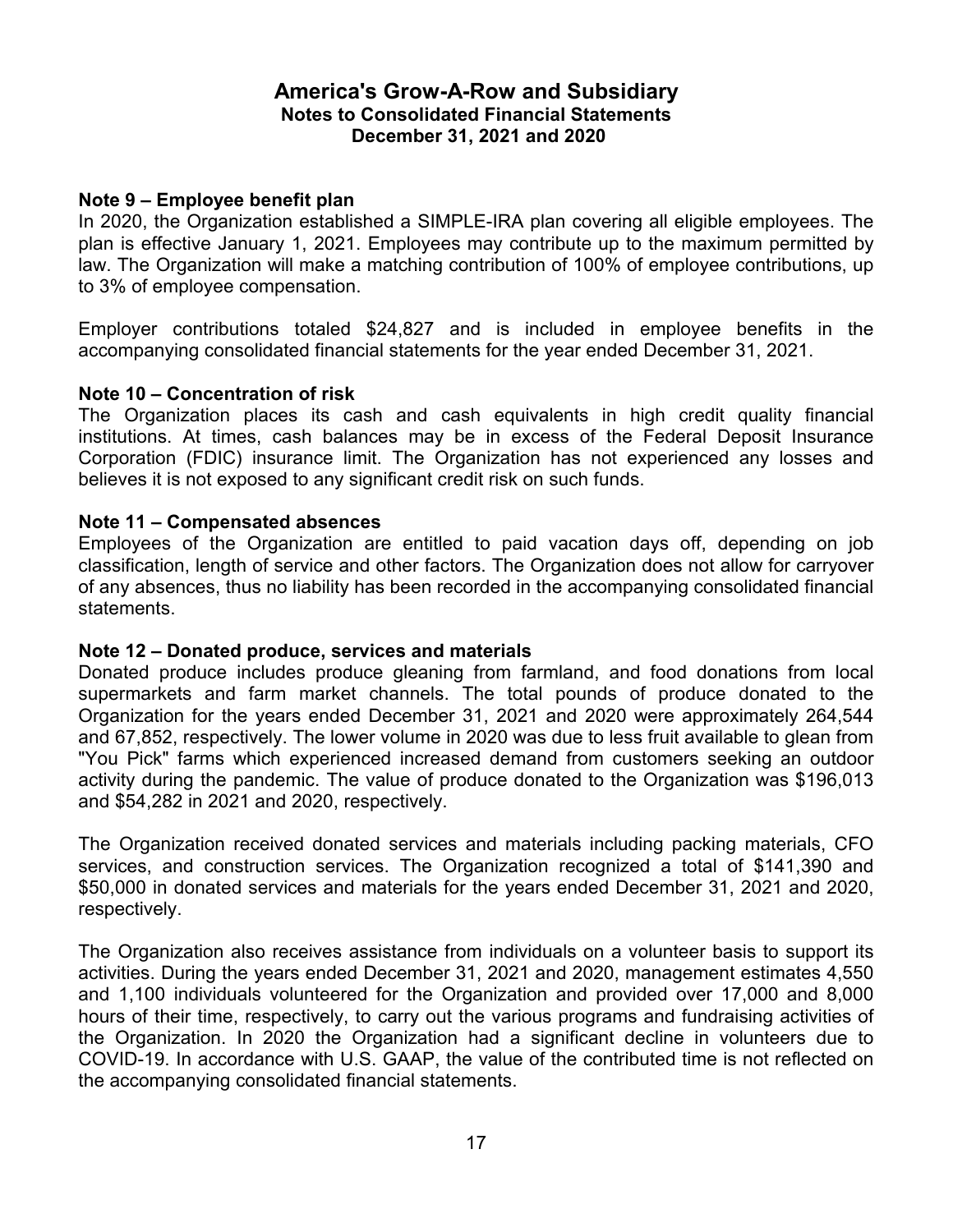### **Note 13 – Special events**

The Organization holds various events to help raise funds and feed the hungry. The funds raised are used to help plant, maintain and harvest produce to be donated to those suffering from hunger. In 2020, the event was cancelled due to COVID-19, however, donors agreed to let the Organization keep amounts paid for the event as unrestricted donations and received public acknowledgement as sponsors of the Organization. Revenue and expenses from special events consist of the following for the years ended December 31:

|                                                           | <b>Revenues</b>                |      | <b>Expenses</b> |      | <b>Net</b>               |
|-----------------------------------------------------------|--------------------------------|------|-----------------|------|--------------------------|
| 2021                                                      |                                |      |                 |      |                          |
| <b>Barn Dinner</b><br>Other<br>Pennies for Produce        | \$<br>90,047<br>4,807<br>2,007 | \$   | 1,515           | - \$ | 88,532<br>4,807<br>2,007 |
| <b>Total</b>                                              | 96,861                         | S.   | <u>1,515</u>    | S.   | 95,346                   |
| 2020                                                      |                                |      |                 |      |                          |
| <b>Barn Dinner</b><br>Other<br><b>Pennies for Produce</b> | \$<br>59,500<br>1,539<br>353   | - \$ | 540             | \$   | 58,960<br>1,539<br>353   |
| <b>Total</b>                                              | 61,392                         |      | 540             |      | 60,852                   |

# **Note 14 – COVID 19**

In March 2020, the World Health Organization (WHO) declared COVID-19 a global pandemic. This pandemic event has resulted in significant business disruption and uncertainty in both global and U.S. markets. The Organization, like any other entities, is dependent upon sustained donor and volunteer support. While management believes the Organization is in an appropriate position to weather the potential short-term effects of these world-wide events, the direct and long-term impact to the Organization and its consolidated financial statements is undetermined at this time.

In April 2020, the Organization received a loan of \$157,540, which is guaranteed by the U.S. Small Business Administration (SBA) under the Paycheck Protection Program (PPP). This loan is forgivable when the Organization expends the funds for allowable expenses as defined by the PPP. The loan was fully forgiven in year end 2020 with exception to the \$10,000 EIDL grant, as discussed in the following paragraph, and was included in support and revenue in the accompanying consolidated financial statements for the year ended December 31, 2020. The remaining \$10,000 was forgiven in 2021 in accordance with the terms of the PPP and is included in support and revenue in the accompanying consolidated financial statements for the year ended December 31, 2021.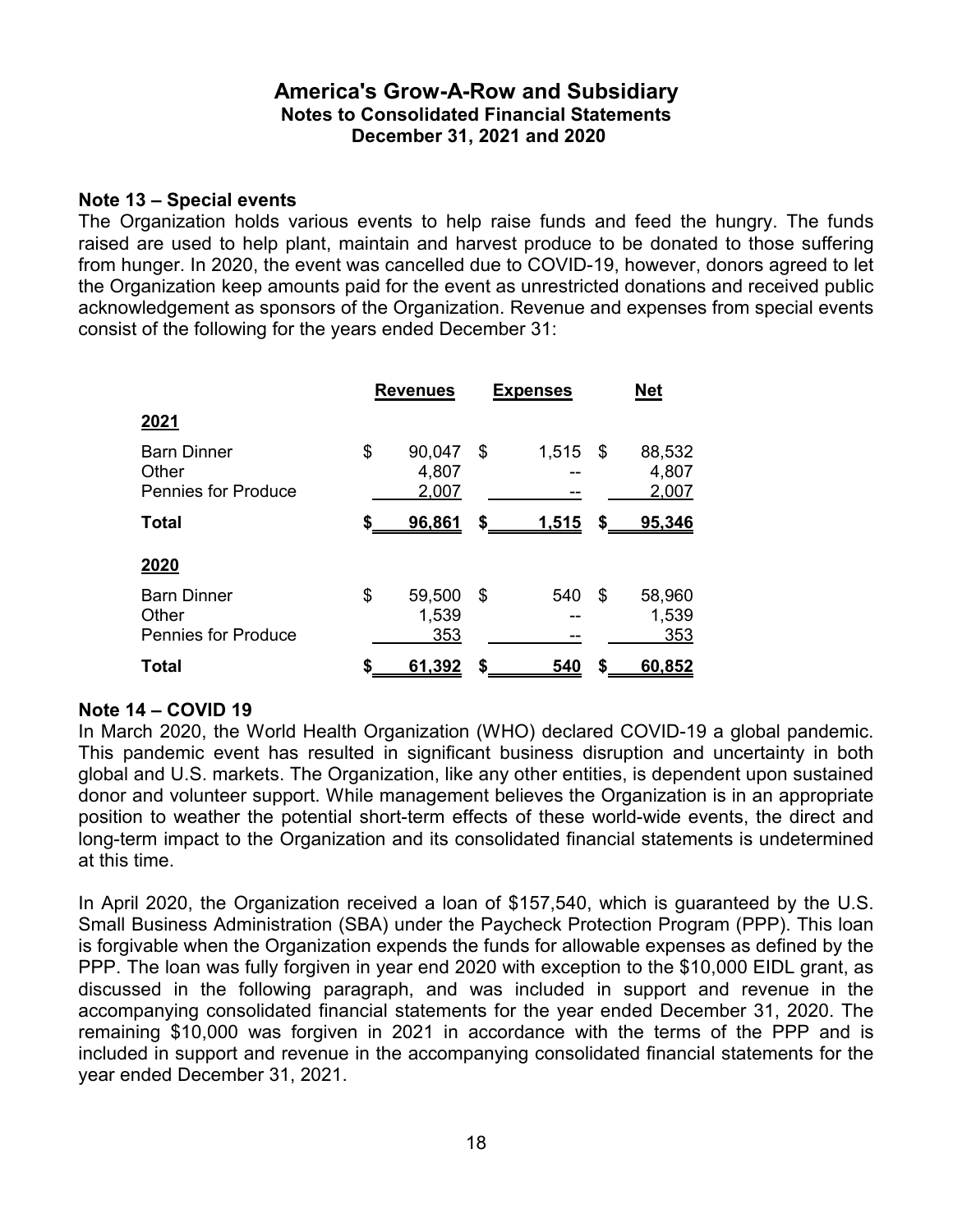### **Note 14 – COVID 19 (continued)**

In April 2020, the Organization received a \$10,000 grant under the SBA's Economic Injury Disaster Loan (EIDL) program. This grant is included in support and revenue in the accompanying consolidated financial statements for the year ended December 31, 2020.

#### **Note 15 – Subsequent events**

The Organization has evaluated subsequent events through April 7, 2022, which is the date the consolidated financial statements were issued.